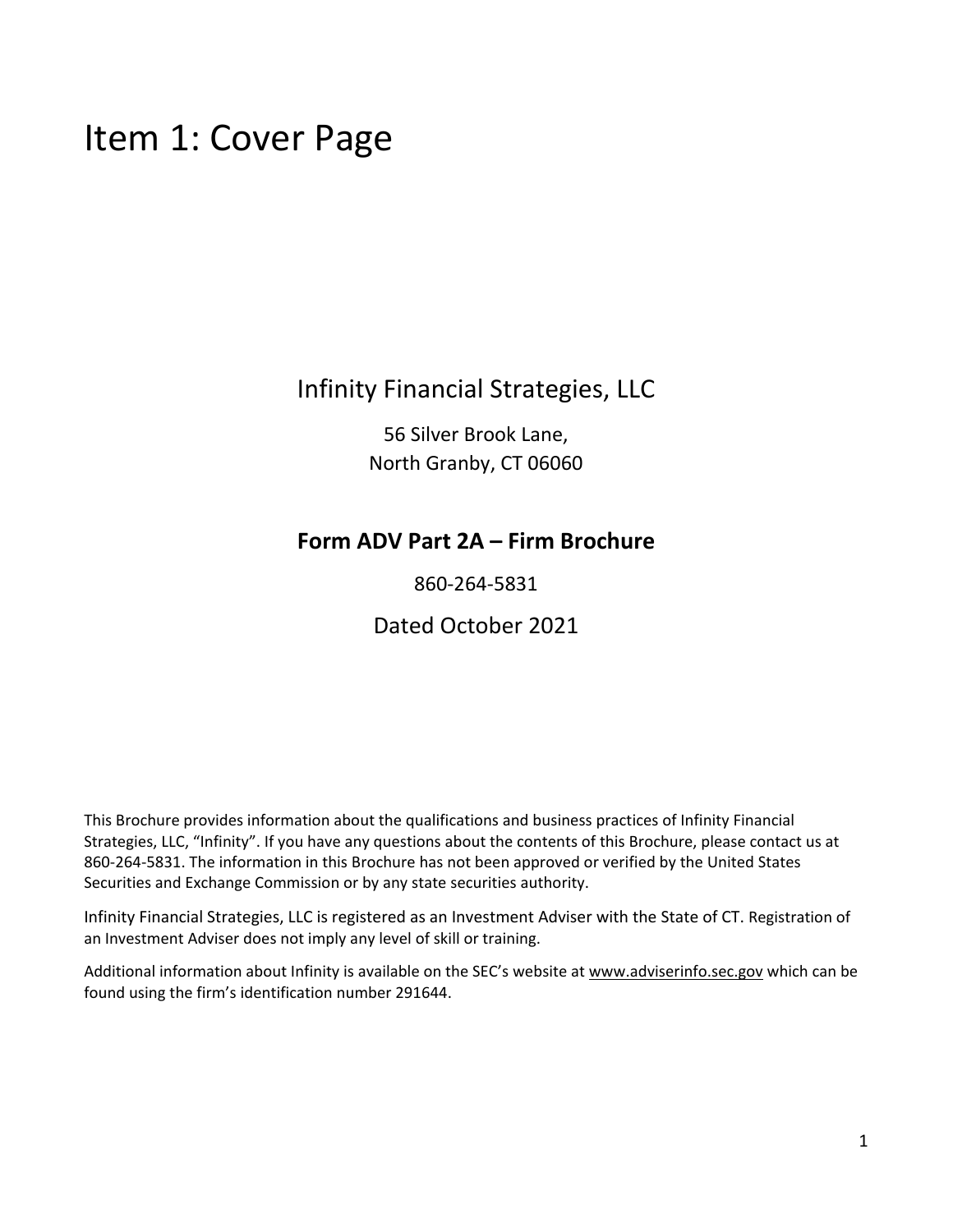# <span id="page-1-0"></span>Item 2: Material Changes

The following material changes have been made since our most recent Annual ADV Update date filing in February 2021:

Item 4: Added language regarding a third-party technology platform that we will utilize.

Item 4: College Planning has been added as another service under Project-Based Financial Planning.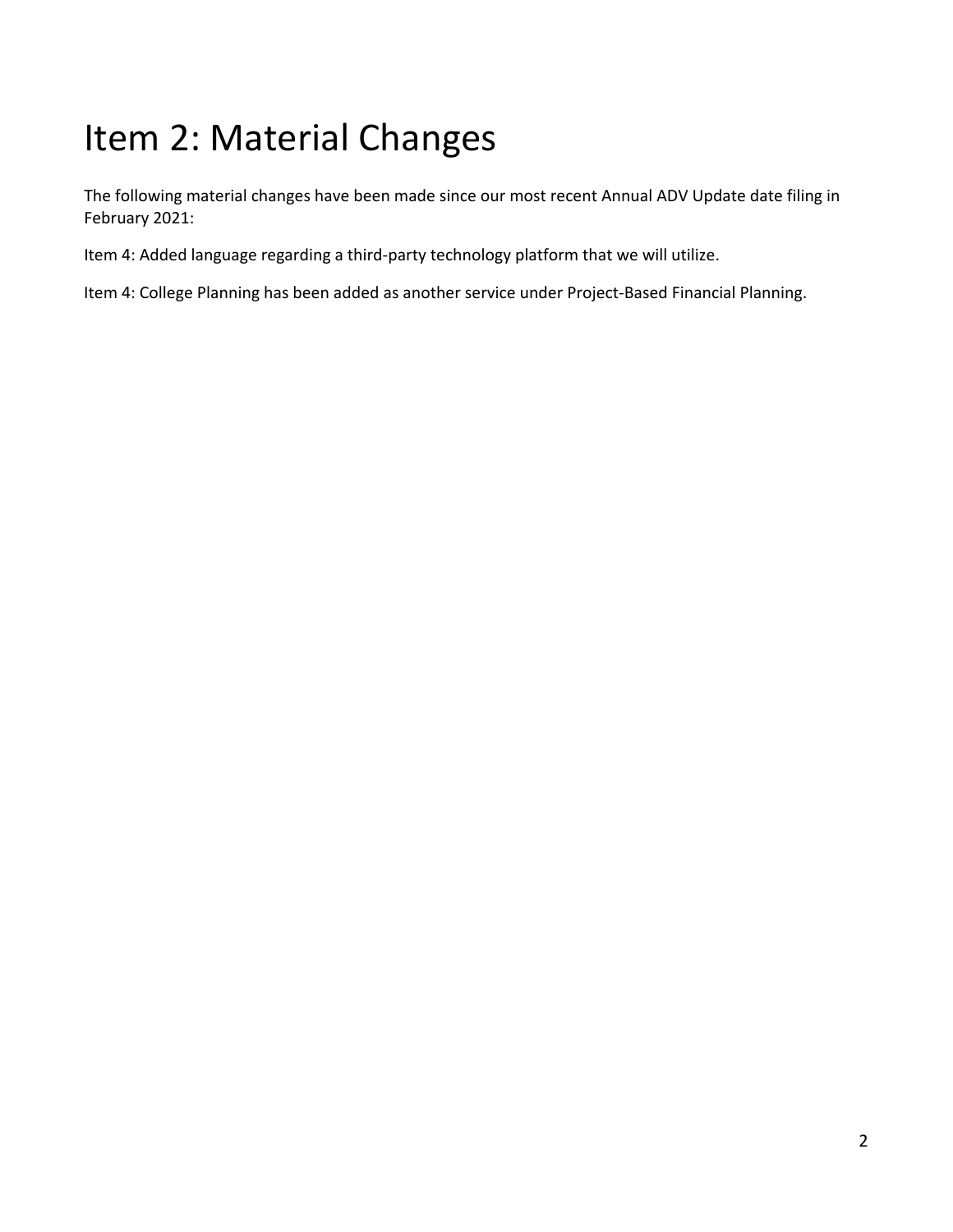# <span id="page-2-0"></span>Item 3: Table of Contents

## **Contents**

| Item 2: Material Changes                                                                       | $\overline{2}$ |
|------------------------------------------------------------------------------------------------|----------------|
| Item 3: Table of Contents                                                                      | 3              |
| Item 4: Advisory Business                                                                      | 4              |
| Item 5: Fees and Compensation                                                                  | 9              |
| Item 6: Performance-Based Fees and Side-By-Side Management                                     | 13             |
| Item 7: Types of Clients                                                                       | 13             |
| Item 8: Methods of Analysis, Investment Strategies and Risk of Loss                            | 14             |
| Item 9: Disciplinary Information                                                               | 17             |
| Item 10: Other Financial Industry Activities and Affiliations                                  | 17             |
| Item 11: Code of Ethics, Participation or Interest in Client Transactions and Personal Trading | 18             |
| Item 12: Brokerage Practices                                                                   | 19             |
| Item 13: Review of Accounts                                                                    | 20             |
| Item 14: Client Referrals and Other Compensation                                               | 20             |
| Item 15: Custody                                                                               | 21             |
| Item 16: Investment Discretion                                                                 | 21             |
| Item 17: Voting Client Securities                                                              | 21             |
| Item 18: Financial Information                                                                 | 22             |
| Item 19: Requirements for State-Registered Advisers                                            | 23             |
| Form ADV Part 2B - Brochure Supplement                                                         | 26             |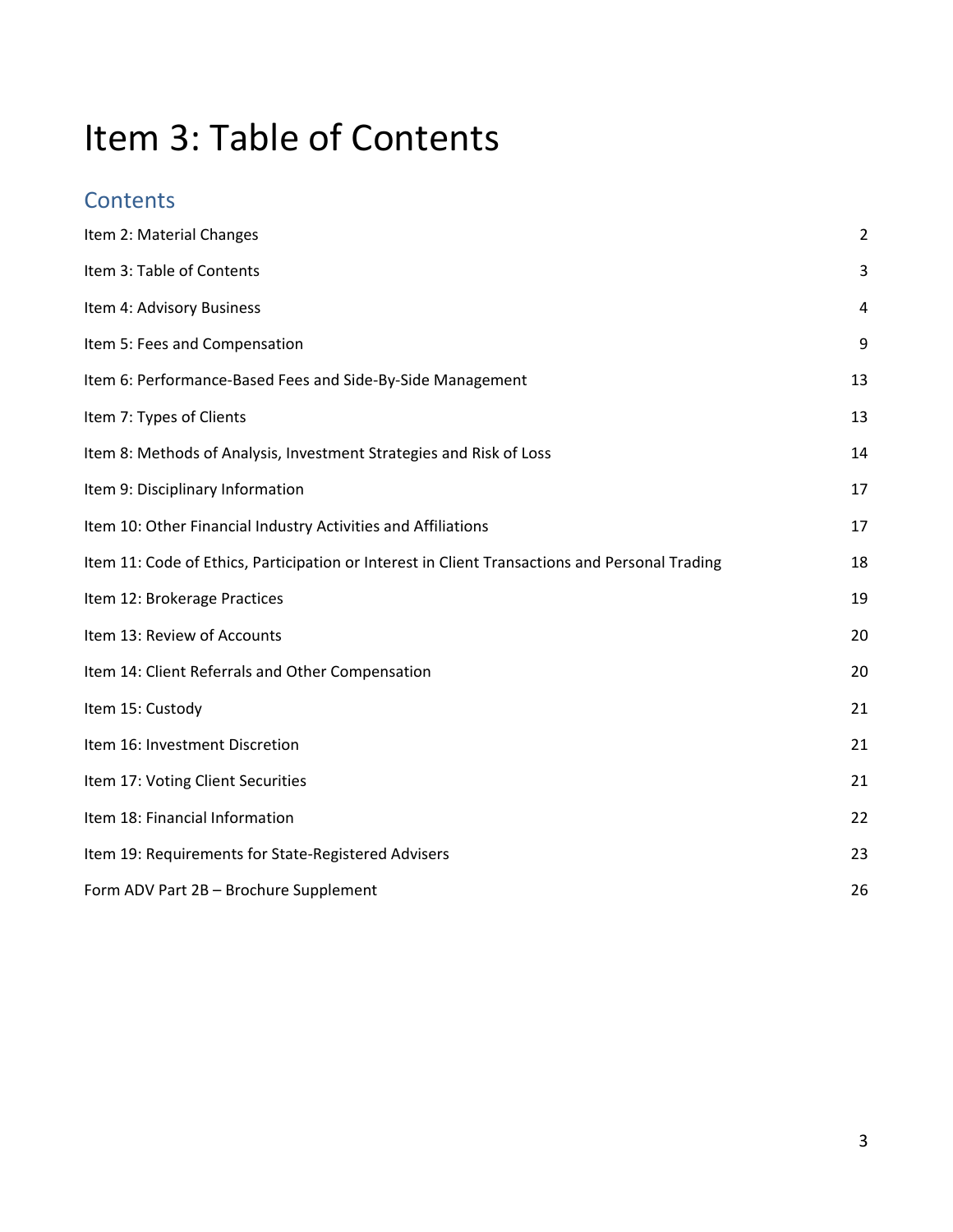## Item 4: Advisory Business

### **Description of Advisory Firm**

Infinity Financial Strategies, LLC is registered as an Investment Adviser with the State of CT. We were founded in November 2017. Kelly Ennis is the principal owner of Infinity. Infinity currently reports \$9,657,107 in discretionary and \$0 in non-discretionary Assets Under Management. Assets Under Management were calculated as of December 31, 2020.

### **Types of Advisory Services**

#### **Investment Management Services (Infinity manages accounts)**

We are in the business of managing individually tailored investment portfolios. Our firm provides continuous advice to a client regarding the investment of client funds based on the individual needs of the client. Through personal discussions in which goals and objectives based on a client's particular circumstances are established, we develop a client's personal investment policy or an investment plan with an asset allocation target and create and manage a portfolio based on that policy and allocation targets. We may also review and discuss a client's prior investment history, as well as family composition and background.

For managed assets not held at our primary custodian, we leverage a third party technology platform and their order management system in order to regularly review the available investment options in these accounts, monitor them, and rebalance and implement appropriate investment strategies on behalf of the client. These accounts typically include 401(k), 403(b), 457(b), HSA, and 529 accounts in addition to other managed assets that the client is currently unable to move under our custodian's platform. The platform allows us to avoid being considered to have custody of Client funds since we do not have direct access to Client log-in credentials to affect trades. We are not affiliated with the platform in any way and receive no compensation from them for using their platform. A link will be provided to the Client allowing them to connect an account(s) to the platform. Once the Client account(s) is connected to the platform, Adviser will review the current account allocations. When deemed necessary, the Adviser will rebalance the account considering client investment goals and risk tolerance, and any change in allocations will consider current economic and market trends. The goal is to improve account performance over time, minimize loss during difficult markets, and manage internal fees that harm account performance. Client account(s) will be reviewed at least quarterly and allocation changes will be made as deemed necessary.

Account supervision is guided by the stated objectives of the client (e.g., maximum capital appreciation, growth, income, or growth and income), as well as tax considerations. Clients may impose reasonable restrictions on investing in certain securities, types of securities, or industry sectors. Fees pertaining to this service are outlined in Item 5 of this brochure.

#### **Investment Advisory Services (Outside Managers & Sub-Advisers)**

We offer investment advisory services through use of third-party money managers ("Outside Managers" and "Sub-Advisers) for portfolio management services. We assist clients in selecting an appropriate allocation model, completing the Outside Manager's investor profile questionnaire, interacting with the Outside Manager and reviewing the Outside Manager. Our review process and analysis of outside managers is further discussed in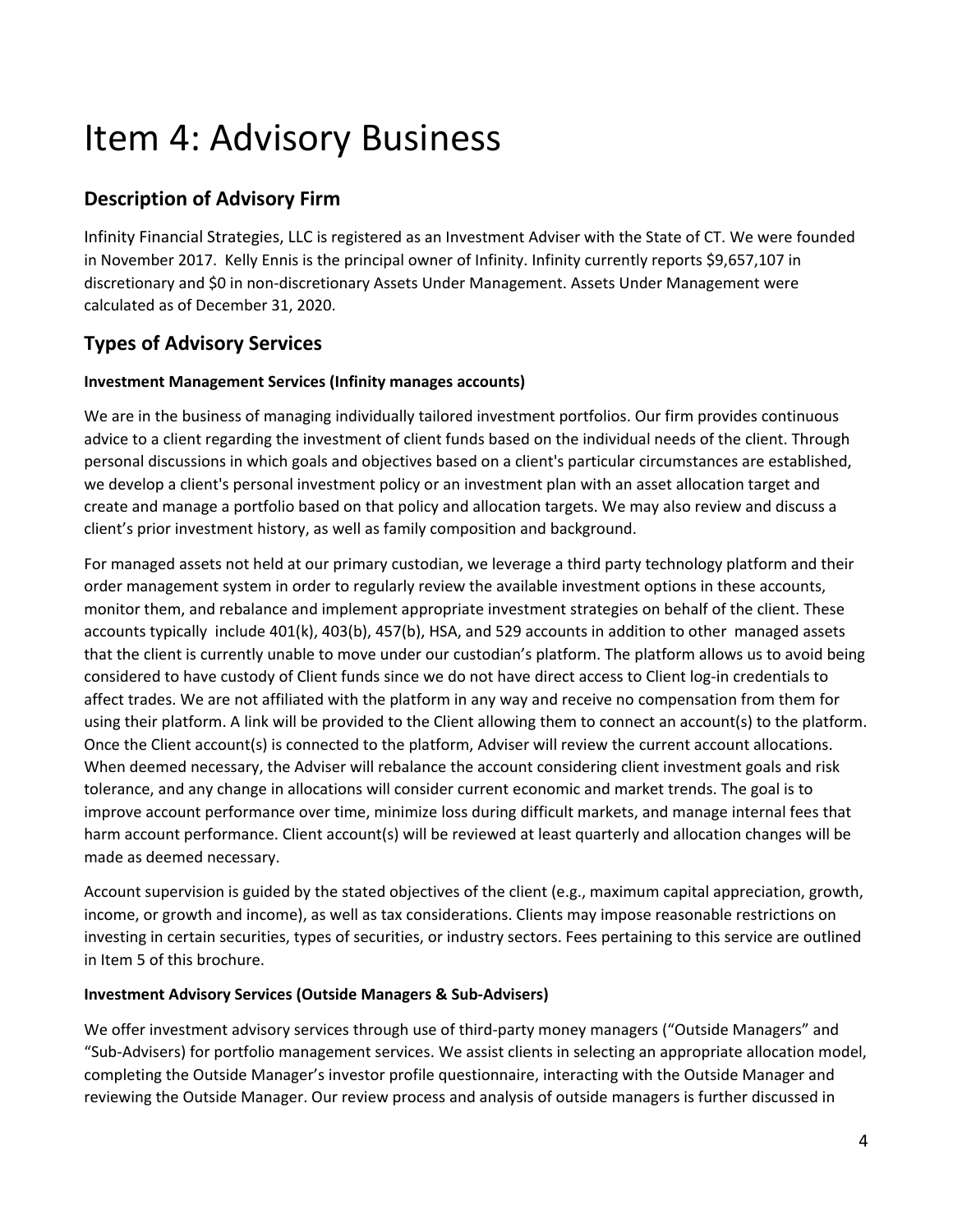Item 8 of this Form ADV Part 2A. Additionally, we will meet with the client on a periodic basis to discuss changes in their personal or financial situation, suitability, and any new or revised restrictions to be applied to the account. Fees pertaining to this service are outlined in Item 5 of this brochure.

Infinity may use XYIS as a Sub-Adviser. XY Investment Solutions ("XYIS") builds investment models through a technology solution, and supports financial planners with investment strategies based on research, experience, and sound rationale. XYIS primarily allocates client assets among various mutual funds, exchange-traded funds ("ETFs"). XYIS may also allocate client assets in individual debt and equity securities, options and independent investment managers. XYIS's services are based on long-term investment strategies incorporating the principles of Modern Portfolio Theory. XYIS manages client investments in model portfolios on a discretionary basis.

#### **Comprehensive Financial Planning**

This service involves working one-on-one with a planner over an extended period of time. By paying a monthly retainer, clients get continuous access to a planner who will work with them to design their plan. The planner will monitor the plan, recommend any changes and ensure the plan is up to date.

Upon desiring a comprehensive plan, a client will be taken through establishing their goals and values around money. They will be required to provide information to help complete the following areas of analysis: net worth, cash flow, insurance, credit scores/reports, employee benefit, retirement planning, insurance, investments, college planning and estate planning. Once the client's information is reviewed, their plan will be built and analyzed, and then the findings, analysis and potential changes to their current situation will be reviewed with the client. Clients subscribing to this service will receive a written or an electronic report, providing the client with a detailed financial plan designed to achieve his or her stated financial goals and objectives. If a follow up meeting is required, we will meet at the client's convenience. The plan and the client's financial situation and goals will be monitored throughout the year and follow-up phone calls and emails will be made to the client to confirm that any agreed upon action steps have been carried out. On an annual basis there will be a full review of this plan to ensure its accuracy and ongoing appropriateness. Any needed updates will be implemented at that time.

#### **Financial Planning - Project Based**

We provide financial planning services on topics such as retirement planning, risk management, college savings, cash flow, debt management, work benefits, and estate and incapacity planning.

Financial planning is a comprehensive evaluation of a client's current and future financial state by using currently known variables to predict future cash flows, asset values and withdrawal plans. The key defining aspect of financial planning is that through the financial planning process, all questions, information and analysis will be considered as they affect and are affected by the entire financial and life situation of the client. Clients purchasing this service will receive a written or an electronic report, providing the client with a detailed financial plan designed to achieve his or her stated financial goals and objectives.

Upon completion of the project-based financial planning engagement, the client has the option to either begin a Comprehensive Financial Planning engagement (ongoing relationship), or take independent responsibility for implementation of the financial plan that they have received.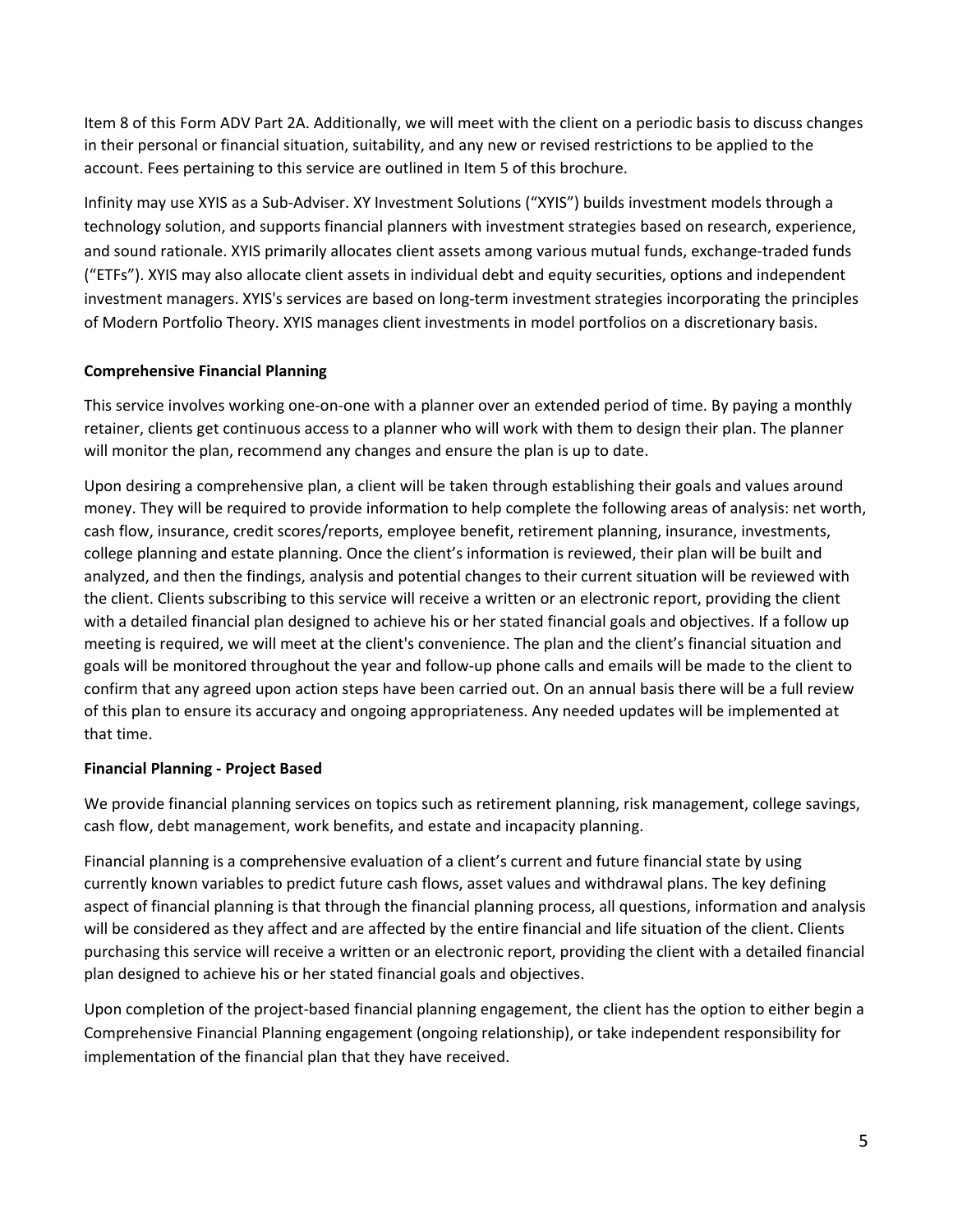In general, the financial plan will address any or all of the following areas of concern. The client and advisor will work together to select the specific areas to cover. These areas may include, but are not limited to, the following:

- **Business Planning:** We provide consulting services for clients who currently operate their own business, are considering starting a business, or are planning for an exit from their current business. Under this type of engagement, we work with you to assess your current situation, identify your objectives, and develop a plan aimed at achieving your goals.
- **Cash Flow and Debt Management**: We will conduct a review of your income and expenses to determine your current surplus or deficit along with advice on prioritizing how any surplus should be used or how to reduce expenses if they exceed your income. Advice may also be provided on which debts to pay off first based on factors such as the interest rate of the debt and any income tax ramifications. We may also recommend what we believe to be an appropriate cash reserve that should be considered for emergencies and other financial goals, along with a review of accounts (such as money market funds) for such reserves, plus strategies to save desired amounts.
- **College Savings**: Includes projecting the amount that will be needed to achieve college or other postsecondary education funding goals, along with advice on ways for you to save the desired amount. Recommendations as to savings strategies are included, and, if needed, we will review your financial picture as it relates to eligibility for financial aid or the best way to contribute to grandchildren (if appropriate).
- **Employee Benefits Optimization**: We will provide review and analysis as to whether you, as an employee, are taking the maximum advantage possible of your employee benefits. If you are a business owner, we will consider and/or recommend the various benefit programs that can be structured to meet both business and personal retirement goals.
- **Estate Planning**: This usually includes an analysis of your exposure to estate taxes and your current estate plan, which may include whether you have a will, powers of attorney, trusts and other related documents. Our advice also typically includes ways for you to minimize or avoid future estate taxes by implementing appropriate estate planning strategies such as the use of applicable trusts.

We always recommend that you consult with a qualified attorney when you initiate, update, or complete estate planning activities. We may provide you with contact information for attorneys who specialize in estate planning when you wish to hire an attorney for such purposes. From time-to-time, we will participate in meetings or phone calls between you and your attorney with your approval or request.

● **Financial Goals**: We will help clients identify financial goals and develop a plan to reach them. We will identify what you plan to accomplish, what resources you will need to make it happen, how much time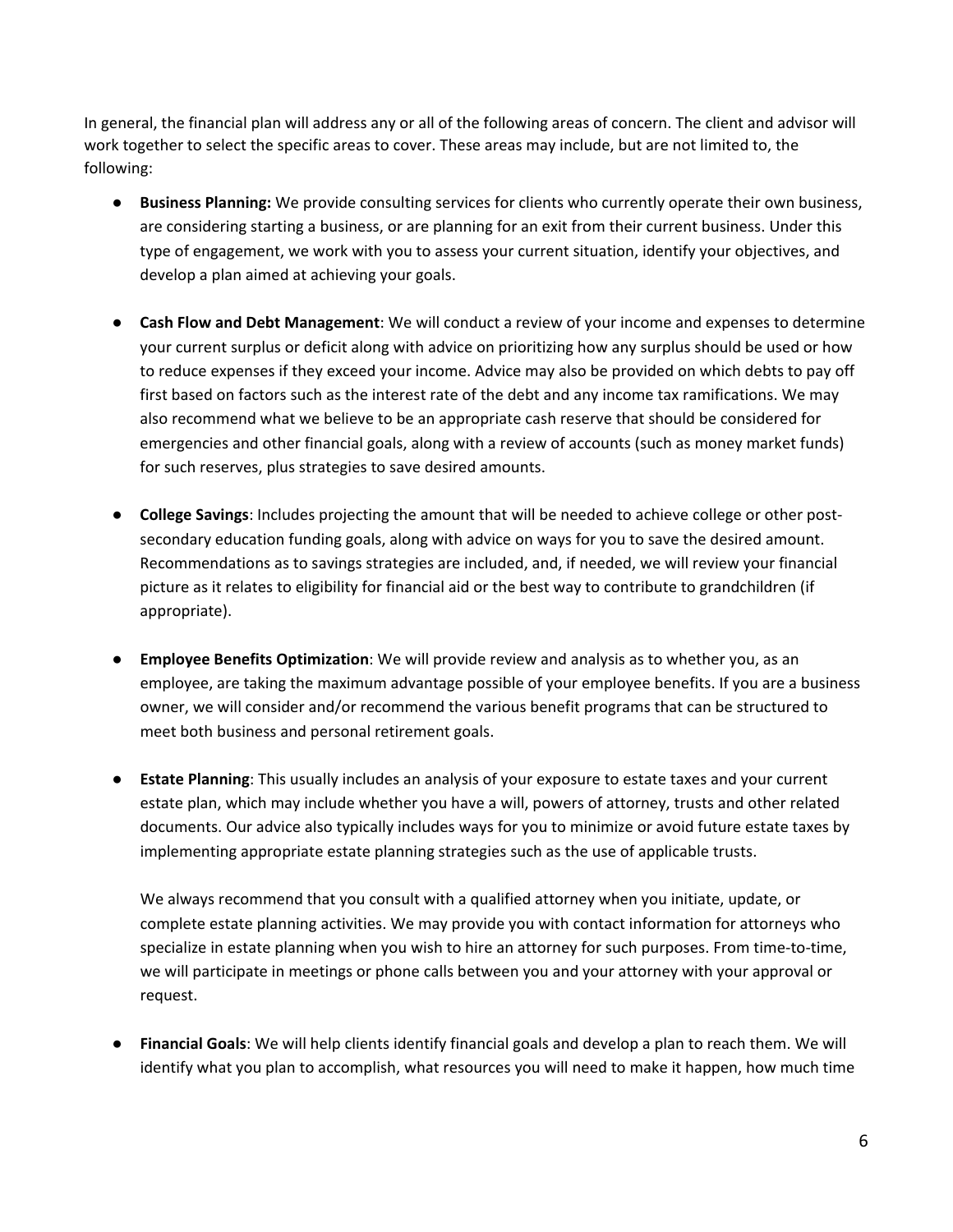you will need to reach the goal, and how much you should budget for your goal.

- **Insurance**: Review of existing policies to ensure proper coverage for life, health, disability, long-term care, liability, home and automobile.
- **Investment Analysis**: This may involve developing an asset allocation strategy to meet clients' financial goals and risk tolerance, providing information on investment vehicles and strategies, reviewing employee stock options, as well as assisting you in establishing your own investment account at a selected broker/dealer or custodian. The strategies and types of investments we may recommend are further discussed in Item 8 of this brochure.
- **Retirement Planning**: Our retirement planning services typically include projections of your likelihood of achieving your financial goals, typically focusing on financial independence as the primary objective. For situations where projections show less than the desired results, we may make recommendations, including those that may impact the original projections by adjusting certain variables (e.g., working longer, saving more, spending less, taking more risk with investments).

If you are near retirement or already retired, advice may be given on appropriate distribution strategies to minimize the likelihood of running out of money or having to adversely alter spending during your retirement years.

- **Risk Management:** A risk management review includes an analysis of your exposure to major risks that could have a significant adverse impact on your financial picture, such as premature death, disability, property and casualty losses, or the need for long-term care planning. Advice may be provided on ways to minimize such risks and about weighing the costs of purchasing insurance versus the benefits of doing so and, likewise, the potential cost of not purchasing insurance ("self-insuring").
- **Tax Planning Strategies:** Advice may include ways to minimize current and future income taxes as a part of your overall financial planning picture. For example, we may make recommendations on which type of account(s) or specific investments should be owned based in part on their "tax efficiency," with consideration that there is always a possibility of future changes to federal, state or local tax laws and rates that may impact your situation. We recommend that you consult with a qualified tax professional before initiating any tax planning strategy, and we may provide you with contact information for accountants or attorneys who specialize in this area if you wish to hire someone for such purposes. We will participate in meetings or phone calls between you and your tax professional with your approval. (See Tax Preparation & Planning below).

#### **Educational Seminars and Speaking Engagements**

We may provide seminars on an "as announced" basis for groups seeking general advice on investments and other areas of personal finance. The content of these seminars will vary depending upon the needs of the attendees. These seminars are purely educational in nature and do not involve the sale of any investment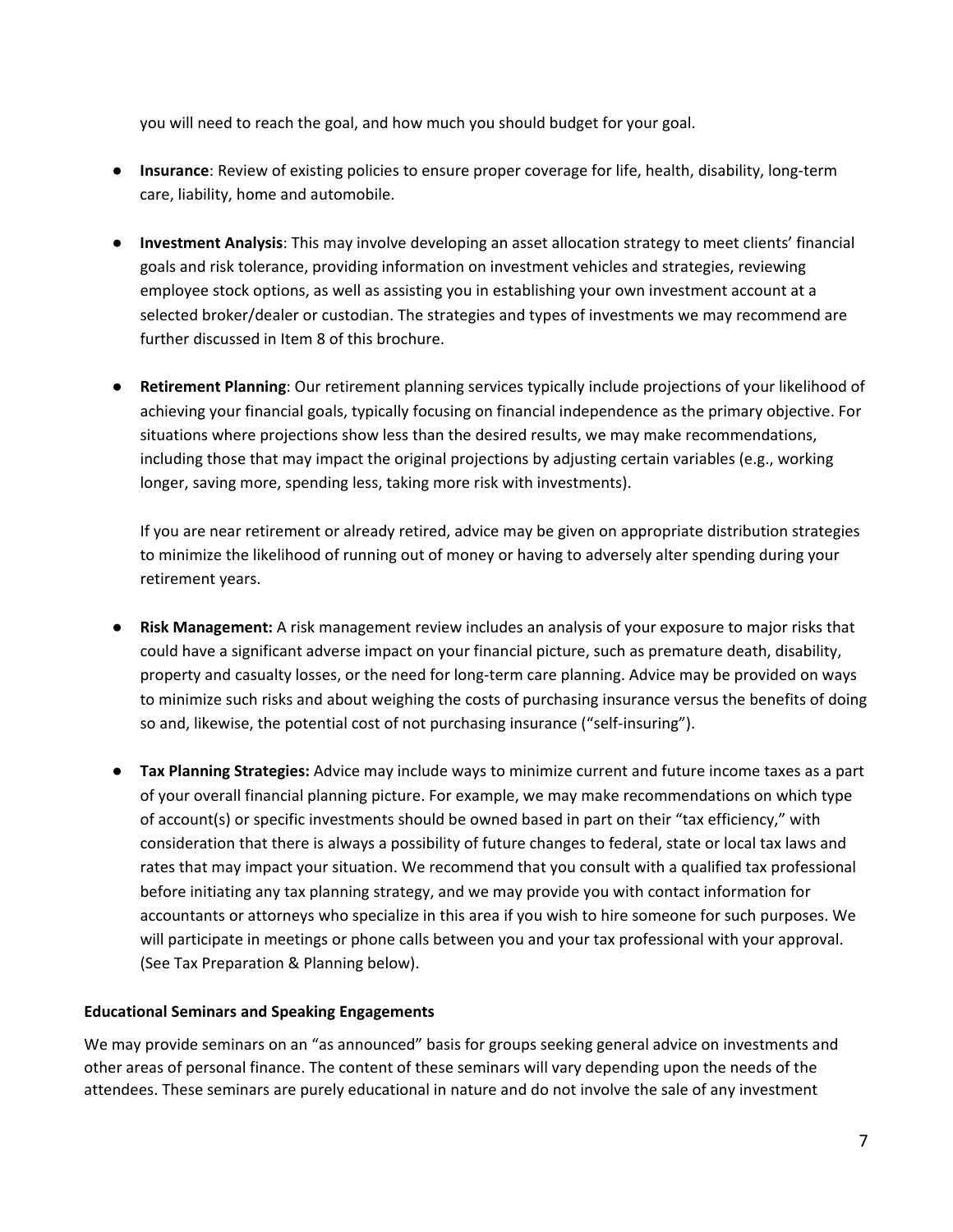products. Information presented will not be based on any individual's person's need, nor does Infinity provide individualized investment advice to attendees during these seminars.

#### **Retirement Plan Consulting, Management and Advisory**

In a fiduciary capacity to plan sponsors as well as plan participants, we may provide a variety of services to clients that adhere to the guidelines established by ERISA. In most cases, clients will generally take advantage of more than one service offering within the retirement plan advisory agreement and look to establish long-term relationships. Others may need just one-time project-based services. Infinity Financial Strategies provides the following services, of which can be utilized as either full-service or project-based:

- Model Portfolio Design
- Plan Design Consultation
- Investment Manager Selection/Removal/Monitoring
- Reporting
- Establishing Plan Goals
- Vendor Analysis and Research
- Behavior/Outcome Based Metrics
- Named Fiduciary, 3(21) or 3(38)
- Employee Engagement/Education
- Financial Literacy Education
- Investment Policy Creation/Monitoring/Updating
- Committee Oversight and Education
- RFP Engagements

#### **Tax Preparation & Planning**

We offer Tax Preparation & Tax Planning services to our financial planning clients and investment management clients to assist with the filing of federal and state tax returns for individuals, trusts, and businesses. Tax Preparation & Tax Planning is not available as a stand-alone service. The fees associated with Tax Preparation & Tax Planning services are separate and in addition to your ongoing financial planning or advisory fees and are disclosed in Item 5. We utilize the services of XY Tax Solutions "XYTS", a third-party accounting and tax planning firm, to facilitate the preparation and filing of your tax return and we will work with you and XYTS to gather the necessary information as part of this service. If the client also engages us for Tax Planning Services, XYTS's licensed CPAs will work with the client to also conduct research and answer tax-related questions to help the client adequately plan through certain transactions and financial changes so that they can fully understand any tax consequences or opportunities for savings in the future.

#### **Client Tailored Services and Client Imposed Restrictions**

We offer the same suite of services to all of our clients. However, specific client financial plans and their implementation are dependent upon the client Investment Policy Statement which outlines each client's current situation (income, tax levels, and risk tolerance levels) and is used to construct a client specific plan to aid in the selection of a portfolio that matches restrictions, needs, and targets.

#### **Wrap Fee Programs**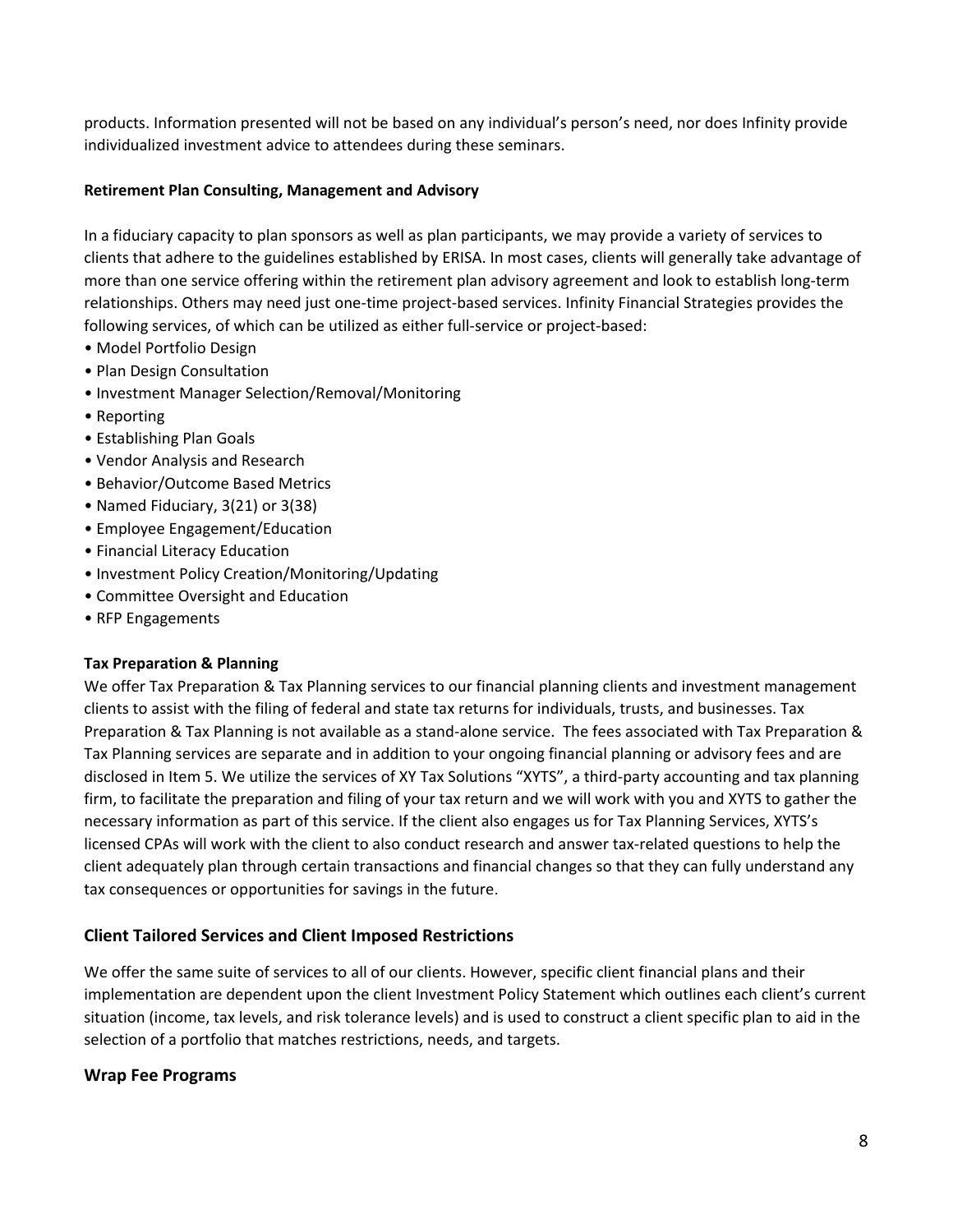We do not participate in wrap fee programs.

## <span id="page-8-0"></span>Item 5: Fees and Compensation

Please note, unless a client has received the firm's disclosure brochure at least 48 hours prior to signing the investment advisory contract, the investment advisory contract may be terminated by the client within five (5) business days of signing the contract without incurring any advisory fees. How we are paid depends on the type of advisory service we are performing. Please review the fee and compensation information below.

#### **Investment Management Services (Infinity Manages)**

Our standard advisory fee is based on the average daily balance of the assets under management for the previous quarter and is calculated as follows:

| <b>Account Value</b>    | <b>Annual Advisory Fee</b> |
|-------------------------|----------------------------|
| $$0 - $500,000$         | 1.00%                      |
| \$500,001 - \$2,000,000 | 0.90%                      |
| \$2,000,001 and Above   | 0.75%                      |

The annual fees are negotiable and are pro-rated and paid in advance on a quarterly basis. The advisory fee is a blended fee and is calculated by assessing the percentage rates using the predefined levels of assets as shown in the above chart, resulting in a combined weighted fee. For example, an account valued at \$2,000,000 would pay an effective fee of 0.925% with the annual fee of \$18,500.00. The quarterly fee is determined by the following calculation: ((\$500,000 x 1.00%) + (\$1,500,000 x 0.90%)) ÷ 4 = \$4,625.00. No increase in the annual fee shall be effective without agreement from the client by signing a new agreement or amendment to their current advisory agreement.

Advisory fees are directly debited from client accounts, or the client may choose to pay by check. Accounts initiated or terminated during a calendar quarter will be charged a pro-rated fee based on the amount of time remaining in the billing period. An account may be terminated with written notice. Upon termination of the account, any unearned fee will be refunded to the client.

#### **Investment Advisory Services (Outside Manager)**

The standard advisory fee is based on the average daily balance of the assets under management for the previous quarter and is calculated as follows:

| <b>Account Value</b>    | <b>Annual Advisory Fee</b> |
|-------------------------|----------------------------|
| $$0 - $500,000$         | 1.00%                      |
| \$500,001 - \$2,000,000 | 0.90%                      |
| \$2,000,001 and Above   | 0.75%                      |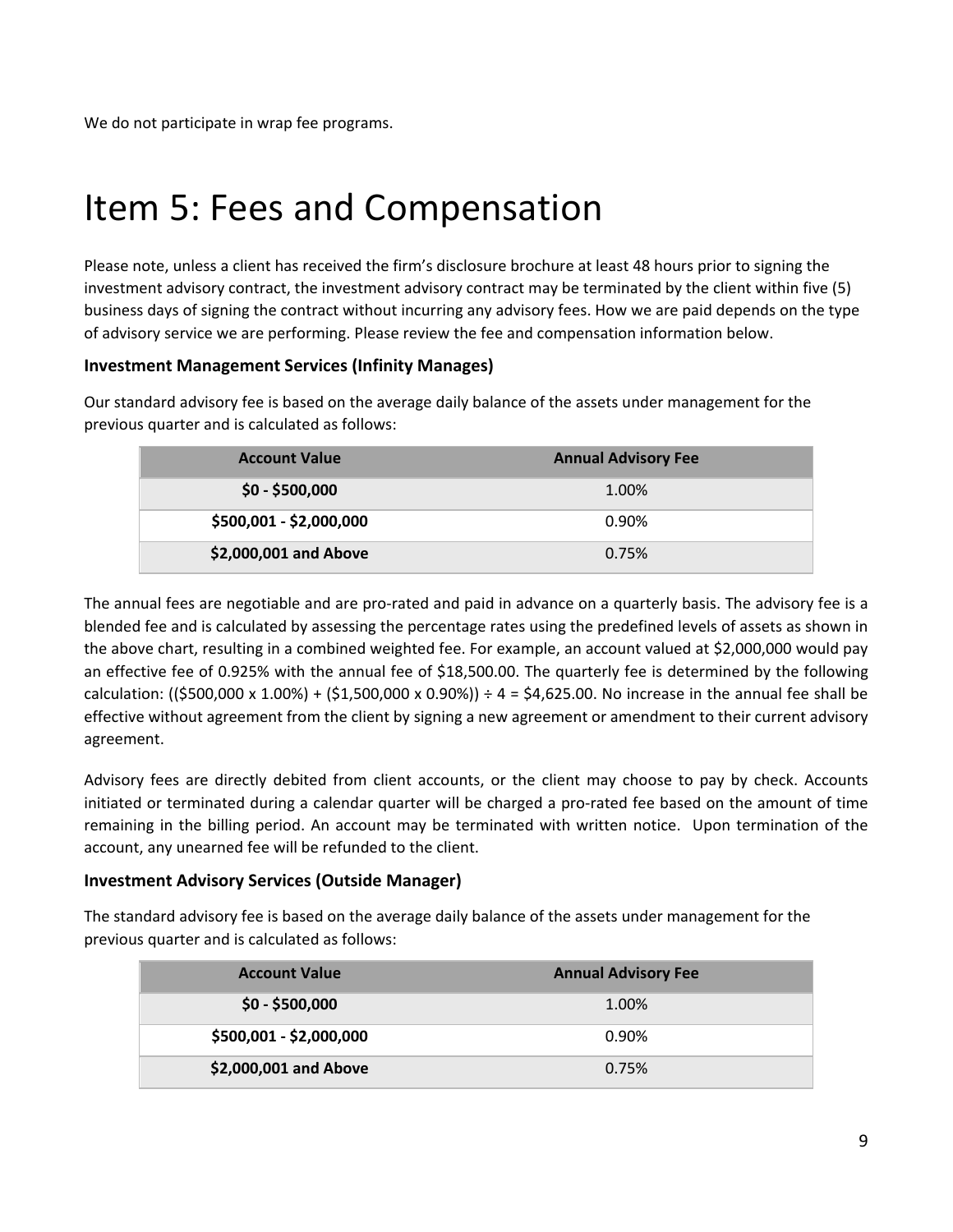The annual fees are negotiable and are pro-rated and paid in advance on a quarterly basis. The Outside Manager will debit the client's account for both the Outside Manager's fee, and Infinity's advisory fee, and will remit Infinity's fee to Infinity. Please note, the above fee schedule does include the Outside Manager's fee. No increase in the annual fee shall be effective without agreement from the client by signing a new agreement or amendment to their current advisory agreement.

Accounts initiated or terminated during a calendar quarter will be charged a pro-rated fee based on the amount of time remaining in the billing period. An account may be terminated with written notice. Upon termination of the account, any unearned fee will be refunded to the client.

Infinity will debit the client's advisory fee for both Infinity's fee, and the Outside Manager's (Sub-Adviser's) fee, and will remit the Outside Manager's portion of the fee to the Outside Manager. Please note, the above fee schedule does include the Outside Manager's fee. No increase in the annual fee shall be effective without agreement from the client by signing a new agreement or amendment to their current advisory agreement.

#### **Comprehensive Financial Planning**

Comprehensive Financial Planning consists of an upfront charge of \$500 and an ongoing fee that is paid monthly, in advance, at the rate of \$185 per month. The fee may be negotiable in certain cases. Fees for this service may be paid by electronic funds transfer or check. This service may be terminated with written notice. Upon termination of any account, the fee will be prorated and any unearned fee will be refunded to the client. Ongoing Financial Planning Fees are subject to an annual 3% increase that occurs every 12 months following the effective date of the client's contract. The client will be notified of the updated fee each year leading into the billing period for which the new fee will become effective.

The upfront portion of the Comprehensive Financial Planning fee is for client onboarding, data gathering, and setting the basis for the financial plan. This work will commence immediately after the fee is paid, and will be completed within the first 30 days of the date the fee is paid. Therefore, the upfront portion of the fee will not paid more than 6 months in advance of rendering the services.

#### **Financial Planning - Project Based**

Financial Planning will generally be offered on a fixed fee basis. The fixed fee will be agreed upon before the start of any work. The fixed fee can range between \$2,500.00 and \$25,000.00. The fee is negotiable. If a fixed fee program is chosen, half of the fee is due at the beginning of the process and the remainder is due at completion of work, however, Infinity will not bill an amount above \$500.00 more than 6 months in advance. Fees for this service may be paid by electronic funds transfer or check. Upon termination, the half of the fee that is due up front will be non-refundable, and no further fees will be charged.

#### **Financial Planning Hourly Fee**

Financial Planning fee is an hourly rate between \$100.00 and \$250.00 per hour, depending on complexity. The fee may be negotiable in certain cases and is due at the completion of the engagement. In the event of early termination by client, any fees for the hours already worked will be due. Fees for this service may be paid by electronic funds transfer or check.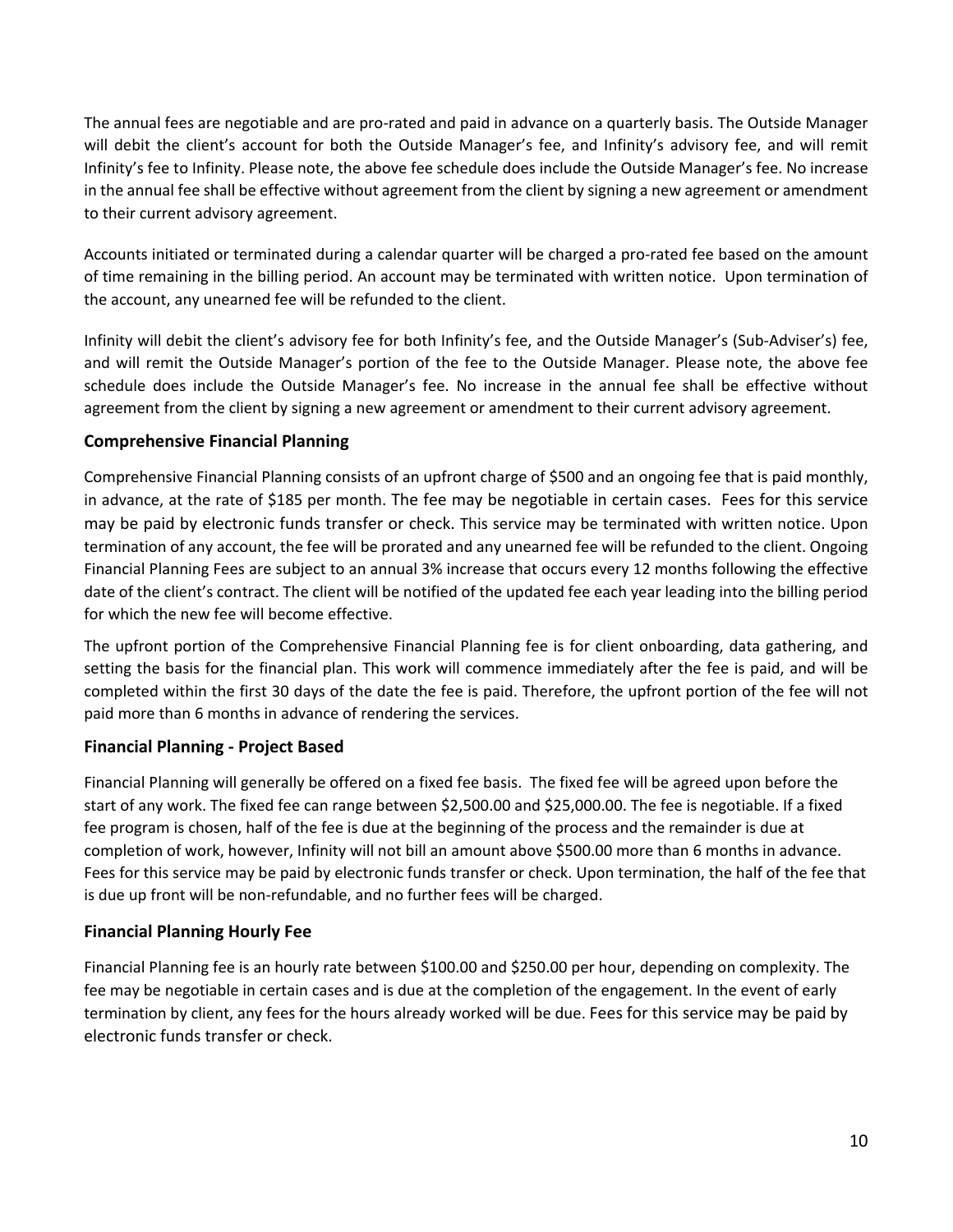#### **Retirement Plan Consulting, Management & Advisory**

.

Fees for services to retirement plan sponsors may be paid by the plan or trust or by the plan sponsor, and may be either a flat fee or a fee that is a percentage of the assets in the plan.

**Asset-Based Option**: Fees for retirement plan consulting and advising are generally calculated based on a percentage of plan assets and are calculated quarterly. The asset-based fee ranges from 0.10% to 1.00% of plan assets.

| <b>Plan Assets</b>             | <b>Annual Fee</b> |
|--------------------------------|-------------------|
| Under \$1,000,000              | Up to 1.00%       |
| \$1,000,000 to \$5,000,000     | Up to 0.80%       |
| \$5,000,000 to \$10,000,000    | Up to 0.60%       |
| \$10,000,000 to \$50,000,000   | Up to 0.40%       |
| \$50,000,000 to \$150,000,000  | Up to 0.20%       |
| \$150,000,000 to \$500,000,000 | Up to 0.15%       |
| Over \$500,000,000             | Up to 0.10%       |

Infinity Financial Strategies generally requires a minimum annual fee of \$10,000. This equates to a minimum account size of \$1,000,000. As such, clients with portfolio values of less than \$1,000,000 may be able to find comparable services at economically more favorable pricing elsewhere. Infinity Financial Strategies may waive the required minimum account values and reserves the right to make exceptions to such minimum account values at its sole discretion.

**Flat Fee Option**: The amount of the fee is negotiable and is generally determined by the size of the account, the diversification desired, the scope of services agreed to by the client, pre-existing relationships with Infinity, and the number of meetings and consultations Infinity expects with the client. A flat fee is generally between \$2,500 and \$250,000, with a minimum fee of \$2,500. Fees may be paid monthly, quarterly, semiannually, or annually (but typically quarterly or monthly) in advance or arrears, as negotiated by Infinity and the client. Fees that are a percentage of the plan's assets are based on the value of the aggregate assets as of the end of the preceding period for which the fee is being calculated. An agreement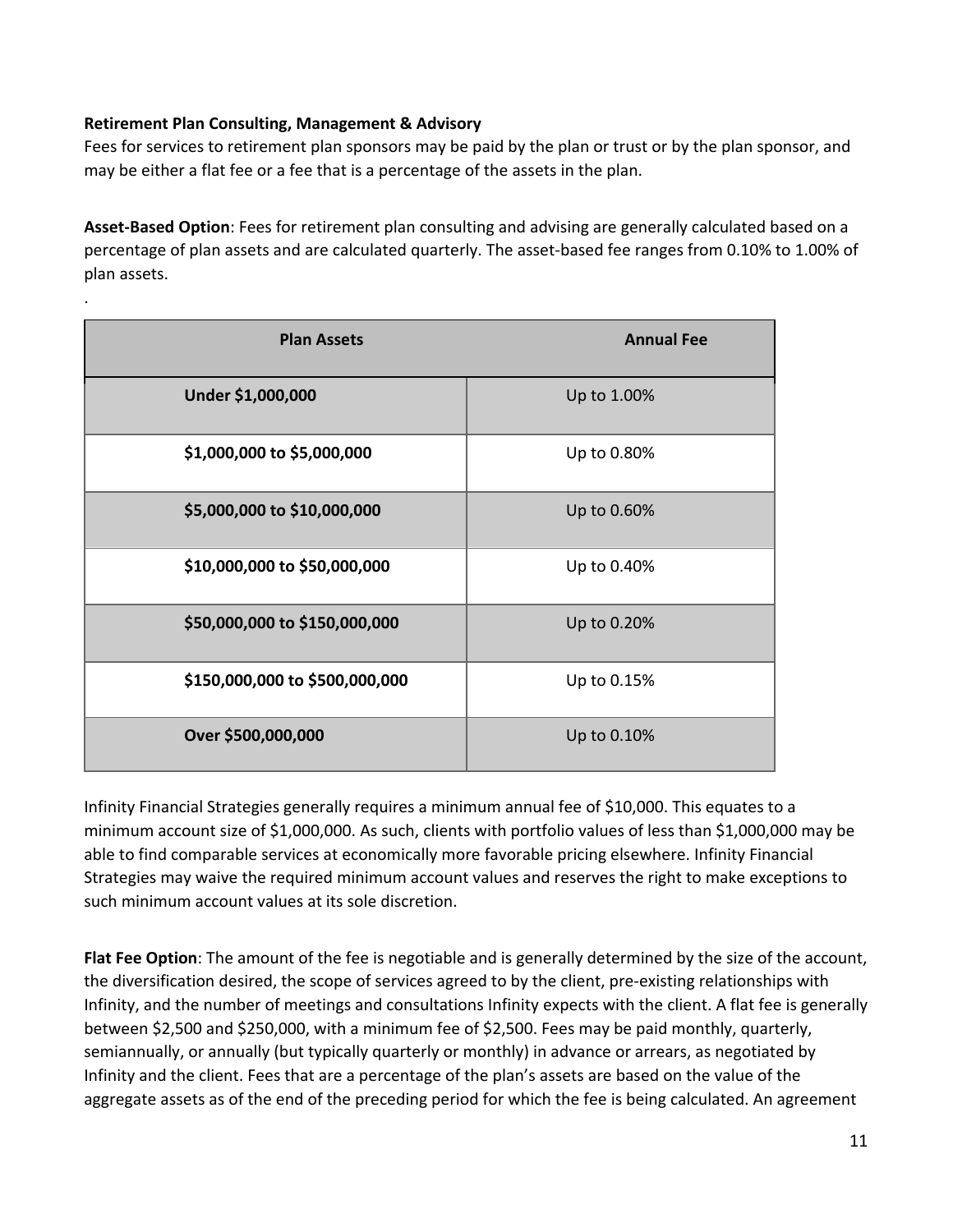for institutional investment consulting services may be terminated upon written notice to Infinity Financial Strategies. If the client has not received the firm's disclosure documents (Brochure and Brochure Supplements) at least 48 hours prior to signing the investment advisory agreement, the client has the right to terminate an agreement without penalty within five business days after entering into the agreement. Any unearned, prepaid fees for the quarter will be promptly refunded, and any earned, unpaid fees will be due and payable.

#### **Educational Seminars/ Speaking engagements**

Seminars are offered to organizations and the public on a variety of financial topics. Fees range from free to \$750 per seminar or free to \$75 per participant. Half of the fees are due prior to the engagement, and the other half are to be paid the day of, no later than the conclusion of the Seminar. The fee range is based on the content, amount of research conducted, number of hours of preparation needed, and the number of attendees. In the event of inclement weather or a flight cancellation, the Speaker shall make all reasonable attempts to make alternative travel arrangements to arrive in time for the presentation. If travel proves impossible, or the event is otherwise cancelled, the Speaker's fee is waived, but the Client will still be responsible for reimbursement of any non-refundable travel expenses already incurred.

In the event that the Client decides to cancel or change the date of the event for any reason besides weather or similar unforeseen causes, the Client will still be responsible for reimbursement of any non-refundable travel expenses already incurred, and will provide payment for 50% of the Speaker's fee if the cancellation occurs within 30 days of the event. In the event that the Speaker must cancel due to health or similar unforeseen circumstances, the Speaker will make all attempts to find a reasonable alternative engagement date and will absorb any incremental additional costs for obtaining alternative travel arrangements. If an alternative date cannot be obtained, the Client will not be responsible for any travel costs already incurred by the Speaker or any portion of the Speaker's fee.

#### **Speaking Engagements**

Kelly Ennis is a public speaker. Generally, fees for her speaking engagements range from free to \$2500 plus travel expenses, depending on sponsor, date, location, and program requested. For all speeches, 50% of the balance is due before the event and the remaining balance due at the conclusion of the event. Half of the fees are due prior to the engagement, and the other half are to be paid the day of, no later than the conclusion of the Seminar. The fee range is based on the content, amount of research conducted, number of hours of preparation needed, and the number of attendees. The content is based on topics that are currently relevant in the financial planning environment.

In the event of inclement weather or a flight cancellation, the Speaker shall make all reasonable attempts to make alternative travel arrangements to arrive in time for the presentation. If travel proves impossible, or the event is otherwise cancelled, the Speaker's fee is waived, but the Client will still be responsible for reimbursement of any non-refundable travel expenses already incurred. In the event that the Client decides to cancel or change the date of the event for any reason besides weather or similar unforeseen causes, the Client will still be responsible for reimbursement of any non-refundable travel expenses already incurred, and will provide payment for 50% of the Speaker's fee if the cancellation occurs within 30 days of the event. In the event that the Speaker must cancel due to health or similar unforeseen circumstances, the Speaker will make all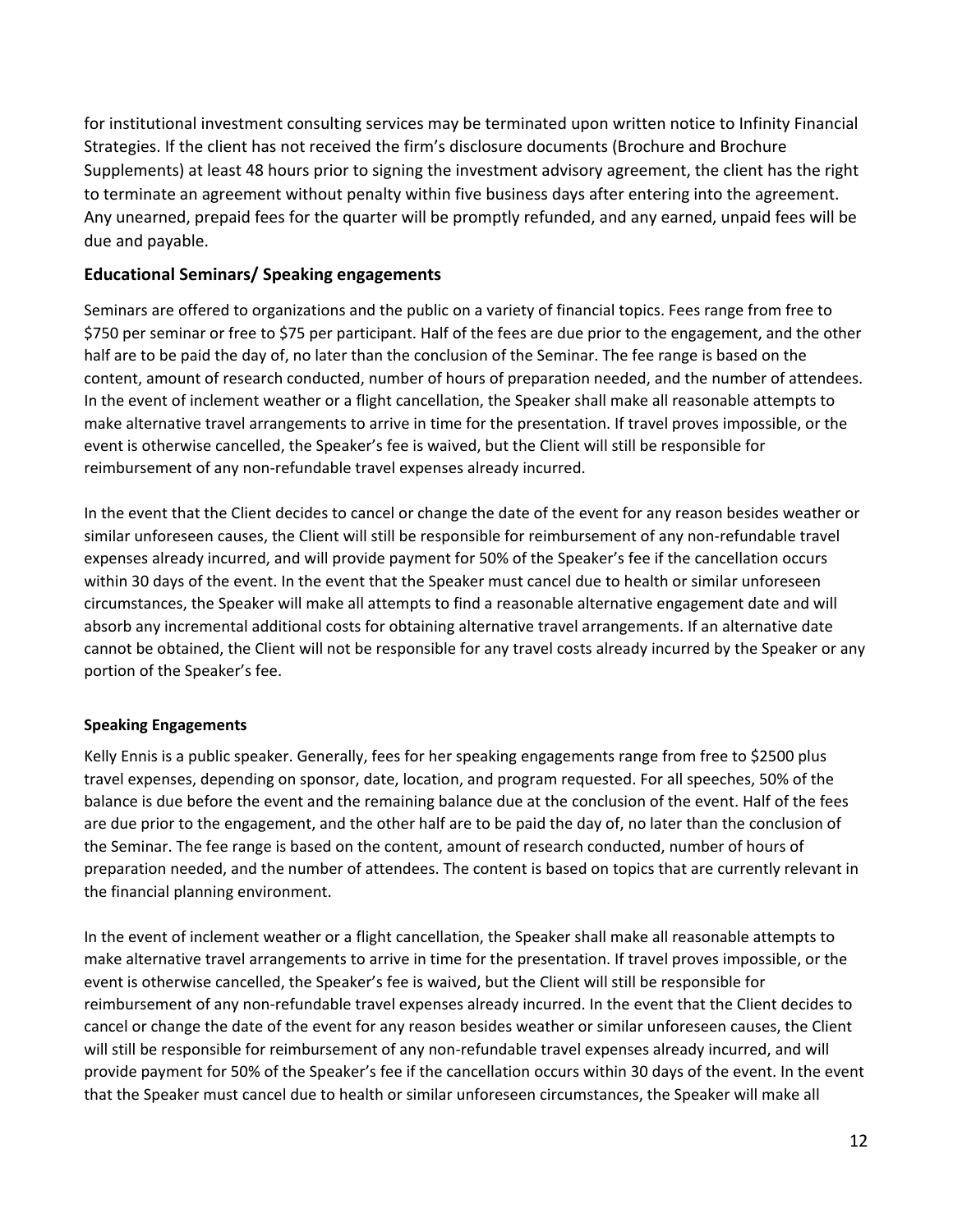attempts to find a reasonable alternative engagement date and will absorb any incremental additional costs for obtaining alternative travel arrangements. If an alternative date cannot be obtained, the Client will not be responsible for any travel costs already incurred by the Speaker or any portion of the Speaker's fee.

Educational Seminars and Speaking Engagements may be provided pro-bono at Infinity's discretion.

#### **Tax Preparation & Planning Fees:**

Clients will be billed by Infinity for the cost of XYTS to prepare and file their tax returns following their current pricing that will be reviewed at the start of any engagement. In addition to the cost of tax preparation or planning provided by XYTS, we charge a fee of \$75 for the time and work involved in helping gather, review, and prepare documents on behalf of the client and we may waive this fee at our discretion. The cost of Tax Preparation & Tax Planning through XYTS as well as our expected involvement in the process will be reviewed and agreed to by the client before engaging in the service. Fees for this service may be paid by electronic funds transfer or check.

#### **Other Types of Fees and Expenses**

Our fees are exclusive of brokerage commissions, transaction fees, and other related costs and expenses which may be incurred by the client. Clients may incur certain charges imposed by custodians, brokers, and other third parties such as custodial fees, deferred sales charges, odd-lot differentials, transfer taxes, wire transfer and electronic fund fees, and other fees and taxes on brokerage accounts and securities transactions. Mutual fund and exchange traded funds also charge internal management fees, which are disclosed in a fund's prospectus. Such charges, fees and commissions are exclusive of and in addition to our fee, and we shall not receive any portion of these commissions, fees, and costs.

Item 12 further describes the factors that we consider in selecting or recommending broker-dealers for client's transactions and determining the reasonableness of their compensation (e.g., commissions).

We do not accept compensation for the sale of securities or other investment products including asset-based sales charges or service fees from the sale of mutual funds.

# <span id="page-12-0"></span>Item 6: Performance-Based Fees and Side-By-Side Management

We do not offer performance-based fees.

## <span id="page-12-1"></span>Item 7: Types of Clients

We provide financial planning and portfolio management services to individuals, high net-worth individuals, and corporations or other businesses..

We do not have a minimum account size requirement.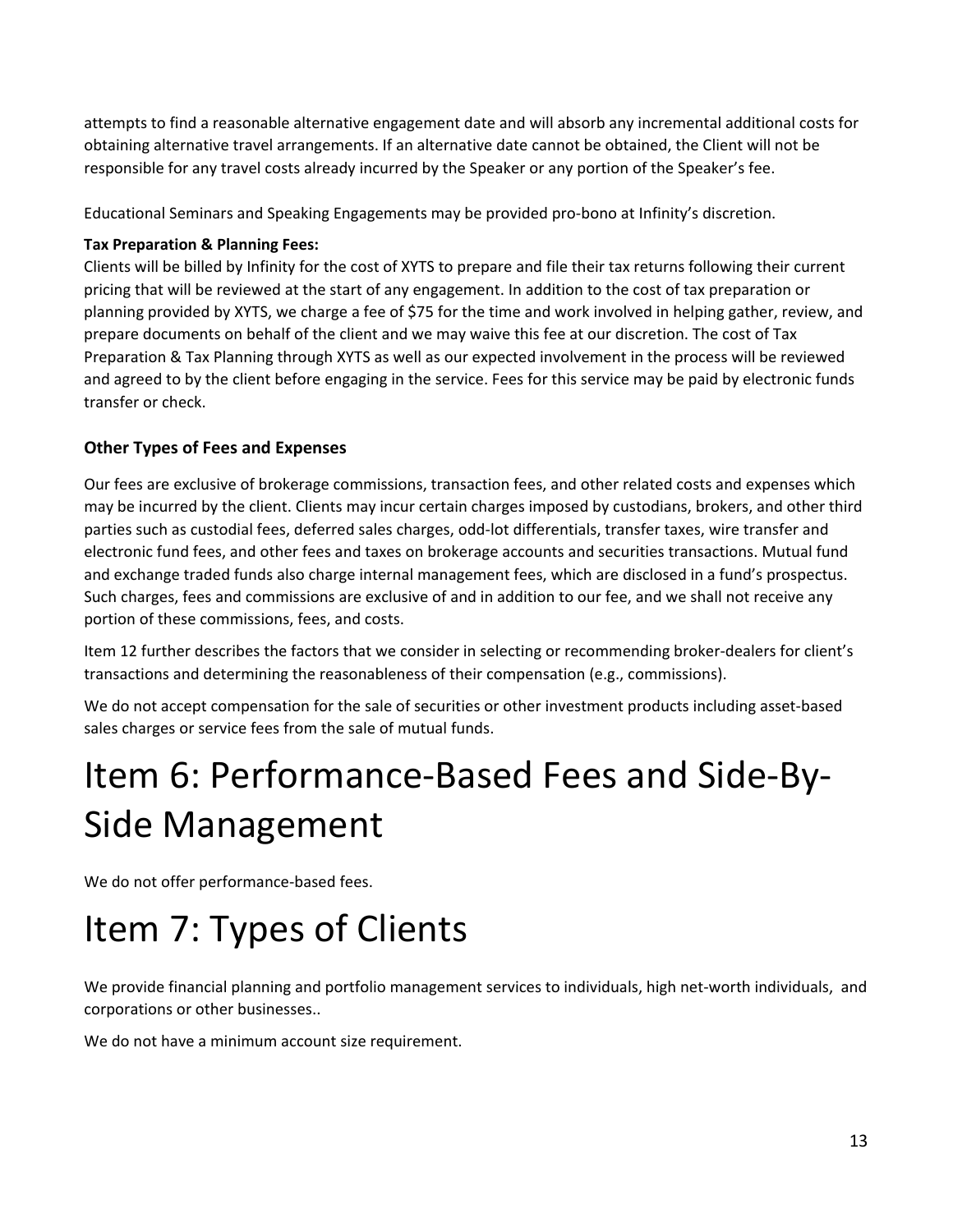# <span id="page-13-0"></span>Item 8: Methods of Analysis, Investment Strategies and Risk of Loss

Our primary methods of investment analysis are fundamental, technical, cyclical and charting analysis.

**Fundamental analysis** involves analyzing individual companies and their industry groups, such as a company's financial statements, details regarding the company's product line, the experience, and expertise of the company's management, and the outlook for the company's industry. The resulting data is used to measure the true value of the company's stock compared to the current market value. The risk of fundamental analysis is that information obtained may be incorrect and the analysis may not provide an accurate estimate of earnings, which may be the basis for a stock's value. If securities prices adjust rapidly to new information, utilizing fundamental analysis may not result in favorable performance.

**Technical analysis** involves using chart patterns, momentum, volume, and relative strength in an effort to pick sectors that may outperform market indices. However, there is no assurance of accurate forecasts or that trends will develop in the markets we follow. In the past, there have been periods without discernible trends and similar periods will presumably occur in the future. Even where major trends develop, outside factors like government intervention could potentially shorten them.

Furthermore, one limitation of technical analysis is that it requires price movement data, which can translate into price trends sufficient to dictate a market entry or exit decision. In a trendless or erratic market, a technical method may fail to identify trends requiring action. In addition, technical methods may overreact to minor price movements, establishing positions contrary to overall price trends, which may result in losses. Finally, a technical trading method may under perform other trading methods when fundamental factors dominate price moves within a given market.

**Cyclical analysis** is a type of technical analysis that involves evaluating recurring price patterns and trends based upon business cycles. Economic/business cycles may not be predictable and may have many fluctuations between long term expansions and contractions. The lengths of economic cycles may be difficult to predict with accuracy and therefore the risk of cyclical analysis is the difficulty in predicting economic trends and consequently the changing value of securities that would be affected by these changing trends.

**Charting analysis** involves the gathering and processing of price and volume information for a particular security. This price and volume information is analyzed using mathematical equations. The resulting data is then applied to graphing charts, which is used to predict future price movements based on price patterns and trends. Charts may not accurately predict future price movements. Current prices of securities may not reflect all information about the security and day-to-day changes in market prices of securities may follow random patterns and may not be predictable with any reliable degree of accuracy.

We refer clients to third-party investment advisers ("outside managers"). Our analysis of outside managers involve the examination of the experience, expertise, investment philosophies, and past performance of the outside managers in an attempt to determine if that manager has demonstrated an ability to invest over a period of time and in different economic conditions. We monitor the manager's underlying holdings, strategies, concentrations and leverage as part of our overall periodic risk assessment. Additionally, as part of our duediligence process, we survey the manager's compliance and business enterprise risks. A risk of investing with an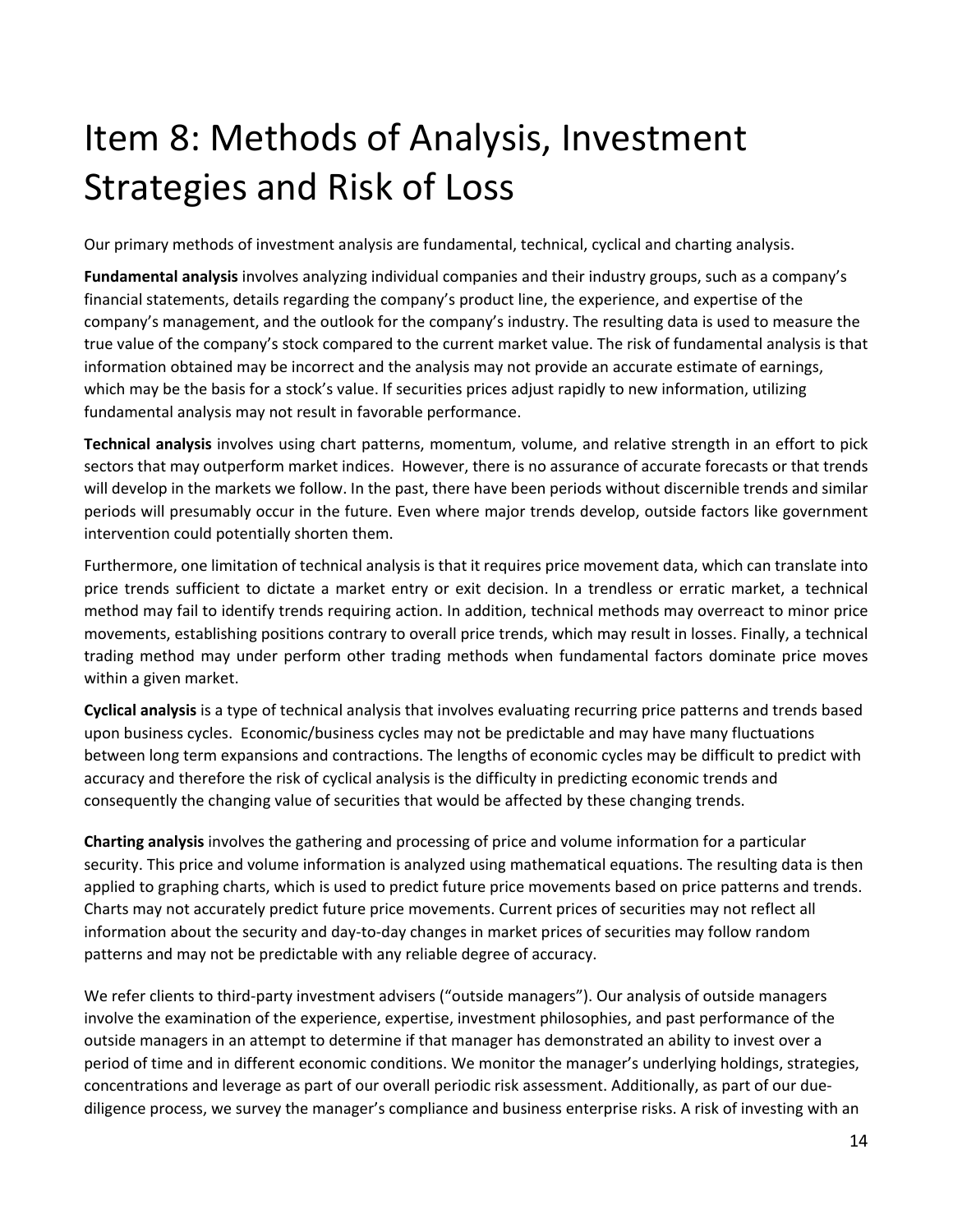outside manager who has been successful in the past is that he/she may not be able to replicate that success in the future. In addition, as we do not control the underlying investments in an outside manager's portfolio. There is also a risk that a manager may deviate from the stated investment mandate or strategy of the portfolio, making it a less suitable investment for our clients. Moreover, as we do not control the manager's daily business and compliance operations, we may be unaware of the lack of internal controls necessary to prevent business, regulatory or reputational deficiencies.

#### **Passive Investment Management**

We may practice passive investment management. Passive investing involves building portfolios that are comprised of various distinct asset classes. The asset classes are weighted in a manner to achieve a desired relationship between correlation, risk and return. Funds that passively capture the returns of the desired asset classes are placed in the portfolio. The funds that are used to build passive portfolios are typically index mutual funds or exchange traded funds.

Passive investment management is characterized by low portfolio expenses (i.e. the funds inside the portfolio have low internal costs), minimal trading costs (due to infrequent trading activity), and relative tax efficiency (because the funds inside the portfolio are tax efficient and turnover inside the portfolio is minimal).

In contrast, active management involves a single manager or managers who employ some method, strategy or technique to construct a portfolio that is intended to generate returns that are greater than the broader market or a designated benchmark. Academic research indicates most active managers underperform the market.

#### **Material Risks Involved**

**All investing strategies we offer involve risk and may result in a loss of your original investment which you should be prepared to bear.** Many of these risks apply equally to stocks, bonds, commodities and any other investment or security. Material risks associated with our investment strategies are listed below.

**Market Risk:** Market risk involves the possibility that an investment's current market value will fall because of a general market decline, reducing the value of the investment regardless of the operational success of the issuer's operations or its financial condition.

**Strategy Risk:** The Adviser's investment strategies and/or investment techniques may not work as intended.

**Small and Medium Cap Company Risk:** Securities of companies with small and medium market capitalizations are often more volatile and less liquid than investments in larger companies. Small and medium cap companies may face a greater risk of business failure, which could increase the volatility of the client's portfolio.

**Turnover Risk:** At times, the strategy may have a portfolio turnover rate that is higher than other strategies. A high portfolio turnover would result in correspondingly greater brokerage commission expenses and may result in the distribution of additional capital gains for tax purposes. These factors may negatively affect the account's performance.

**Limited markets:** Certain securities may be less liquid (harder to sell or buy) and their prices may at times be more volatile than at other times. Under certain market conditions we may be unable to sell or liquidate investments at prices we consider reasonable or favorable, or find buyers at any price.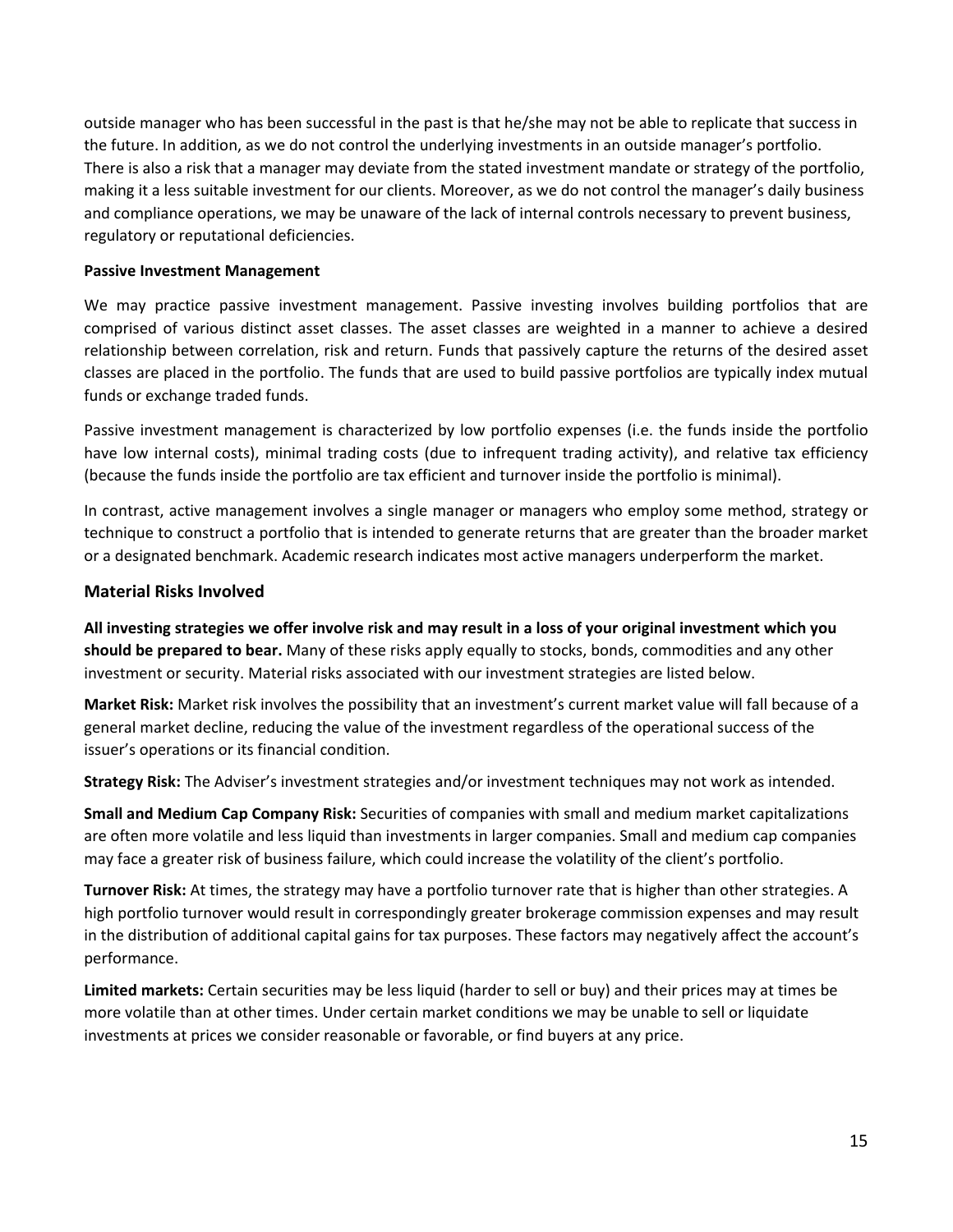**Concentration Risk:** Certain investment strategies focus on particular asset-classes, industries, sectors or types of investment. From time to time these strategies may be subject to greater risks of adverse developments in such areas of focus than a strategy that is more broadly diversified across a wider variety of investments.

**Interest Rate Risk:** Bond (fixed income) prices generally fall when interest rates rise, and the value may fall below par value or the principal investment. The opposite is also generally true: bond prices generally rise when interest rates fall. In general, fixed income securities with longer maturities are more sensitive to these price changes. Most other investments are also sensitive to the level and direction of interest rates.

**Legal or Legislative Risk**: Legislative changes or Court rulings may impact the value of investments, or the securities' claim on the issuer's assets and finances.

**Inflation**: Inflation may erode the buying-power of your investment portfolio, even if the dollar value of your investments remains the same.

#### **Risks Associated with Securities**

Apart from the general risks outlined above which apply to all types of investments, specific securities may have other risks.

**Common stocks** may go up and down in price quite dramatically, and in the event of an issuer's bankruptcy or restructuring could lose all value. A slower-growth or recessionary economic environment could have an adverse effect on the price of all stocks.

**Corporate Bonds** are debt securities to borrow money. Generally, issuers pay investors periodic interest and repay the amount borrowed either periodically during the life of the security and/or at maturity. Alternatively, investors can purchase other debt securities, such as zero coupon bonds, which do not pay current interest, but rather are priced at a discount from their face values and their values accrete over time to face value at maturity. The market prices of debt securities fluctuate depending on such factors as interest rates, credit quality, and maturity. In general, market prices of debt securities decline when interest rates rise and increase when interest rates fall. The longer the time to a bond's maturity, the greater its interest rate risk.

**Municipal Bonds** are debt obligations generally issued to obtain funds for various public purposes, including the construction of public facilities. Municipal bonds pay a lower rate of return than most other types of bonds. However, because of a municipal bond's tax-favored status, investors should compare the relative after-tax return to the after-tax return of other bonds, depending on the investor's tax bracket. Investing in municipal bonds carries the same general risks as investing in bonds in general. Those risks include interest rate risk, reinvestment risk, inflation risk, market risk, call or redemption risk, credit risk, and liquidity and valuation risk.

**Options and other derivatives** carry many unique risks, including time-sensitivity, and can result in the complete loss of principal. While covered call writing does provide a partial hedge to the stock against which the call is written, the hedge is limited to the amount of cash flow received when writing the option. When selling covered calls, there is a risk the underlying position may be called away at a price lower than the current market price.

**Exchange Traded Funds** prices may vary significantly from the Net Asset Value due to market conditions. Certain Exchange Traded Funds may not track underlying benchmarks as expected. ETFs are also subject to the following risks: (i) an ETF's shares may trade at a market price that is above or below their net asset value; (ii) the ETF may employ an investment strategy that utilizes high leverage ratios; or (iii) trading of an ETF's shares may be halted if the listing exchange's officials deem such action appropriate, the shares are de-listed from the exchange, or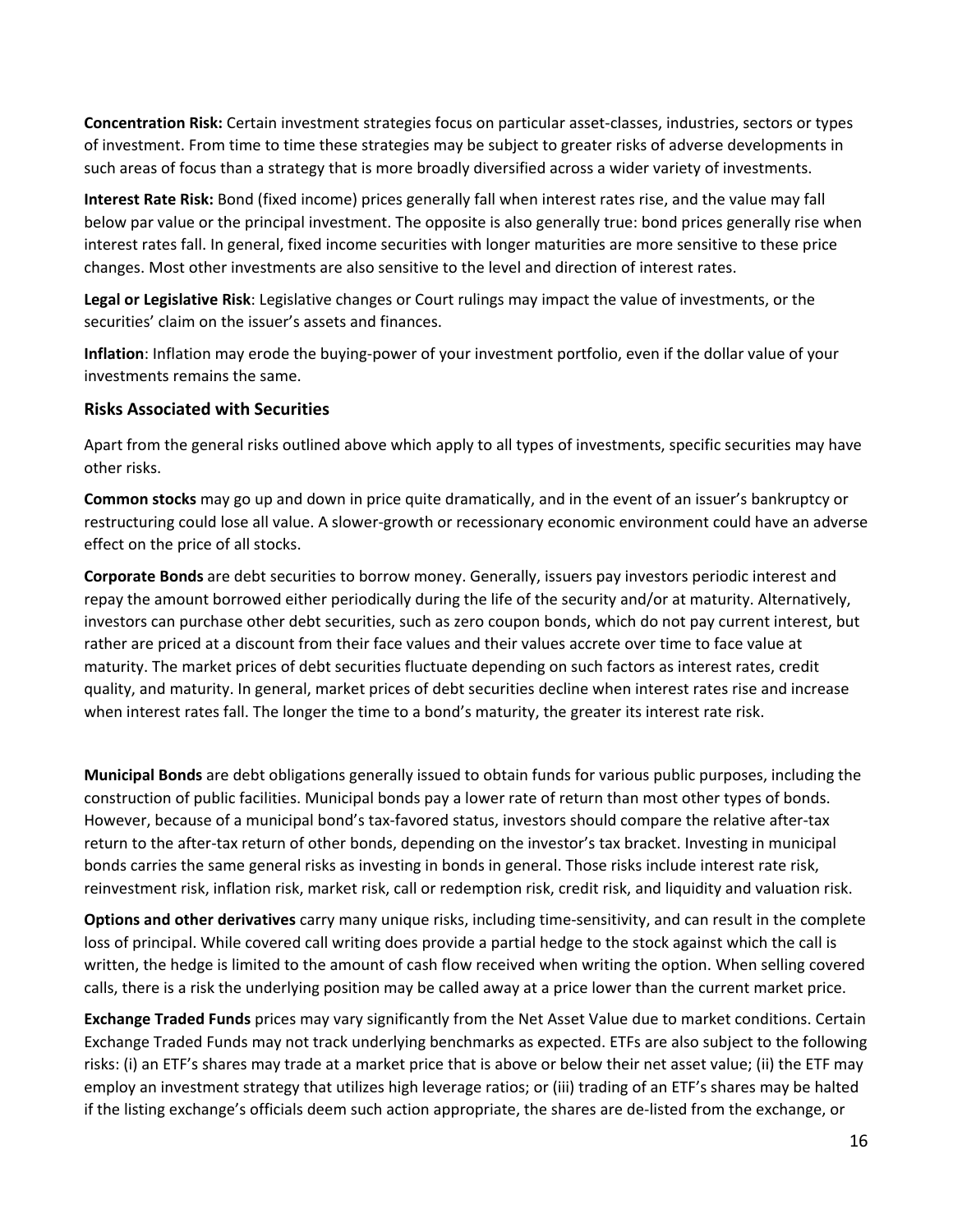the activation of market-wide "circuit breakers" (which are tied to large decreases in stock prices) halts stock trading generally. The Adviser has no control over the risks taken by the underlying funds in which client's invest.

**Investment Companies Risk**. When a client invests in open end mutual funds or ETFs, the client indirectly bears its proportionate share of any fees and expenses payable directly by those funds. Therefore, the client will incur higher expenses, many of which may be duplicative. In addition, the client's overall portfolio may be affected by losses of an underlying fund and the level of risk arising from the investment practices of an underlying fund (such as the use of derivatives).

# <span id="page-16-0"></span>Item 9: Disciplinary Information

### **Criminal or Civil Actions**

Infinity and its management have not been involved in any criminal or civil action.

### **Administrative Enforcement Proceedings**

Infinity and its management have not been involved in administrative enforcement proceedings.

### **Self-Regulatory Organization Enforcement Proceedings**

Infinity and its management have not been involved in legal or disciplinary events that are material to a client's or prospective client's evaluation of Infinity or the integrity of its management.

# <span id="page-16-1"></span>Item 10: Other Financial Industry Activities and Affiliations

No Infinity employee is registered, or have an application pending to register, as a futures commission merchant, commodity pool operator or a commodity trading advisor.

Infinity does not have any related parties. As a result, we do not have a relationship with any related parties.

Infinity only receives compensation directly from clients. We do not receive compensation from any outside source. We do not have any conflicts of interest with any outside party.

### **Recommendations or Selections of Other Investment Advisers**

As referenced in Item 4 of this brochure, Infinity recommends clients to Outside Managers to manage their accounts. In the event that we recommend an Outside Manager, please note that we do not share in their advisory fee. Our fee is separate and in addition to their compensation (as noted in Item 5) and will be described to you prior to engagement. You are not obligated, contractually or otherwise, to use the services of any Outside Manager we recommend. Additionally, Infinity will only recommend an Outside Manager who is properly licensed or registered as an investment adviser.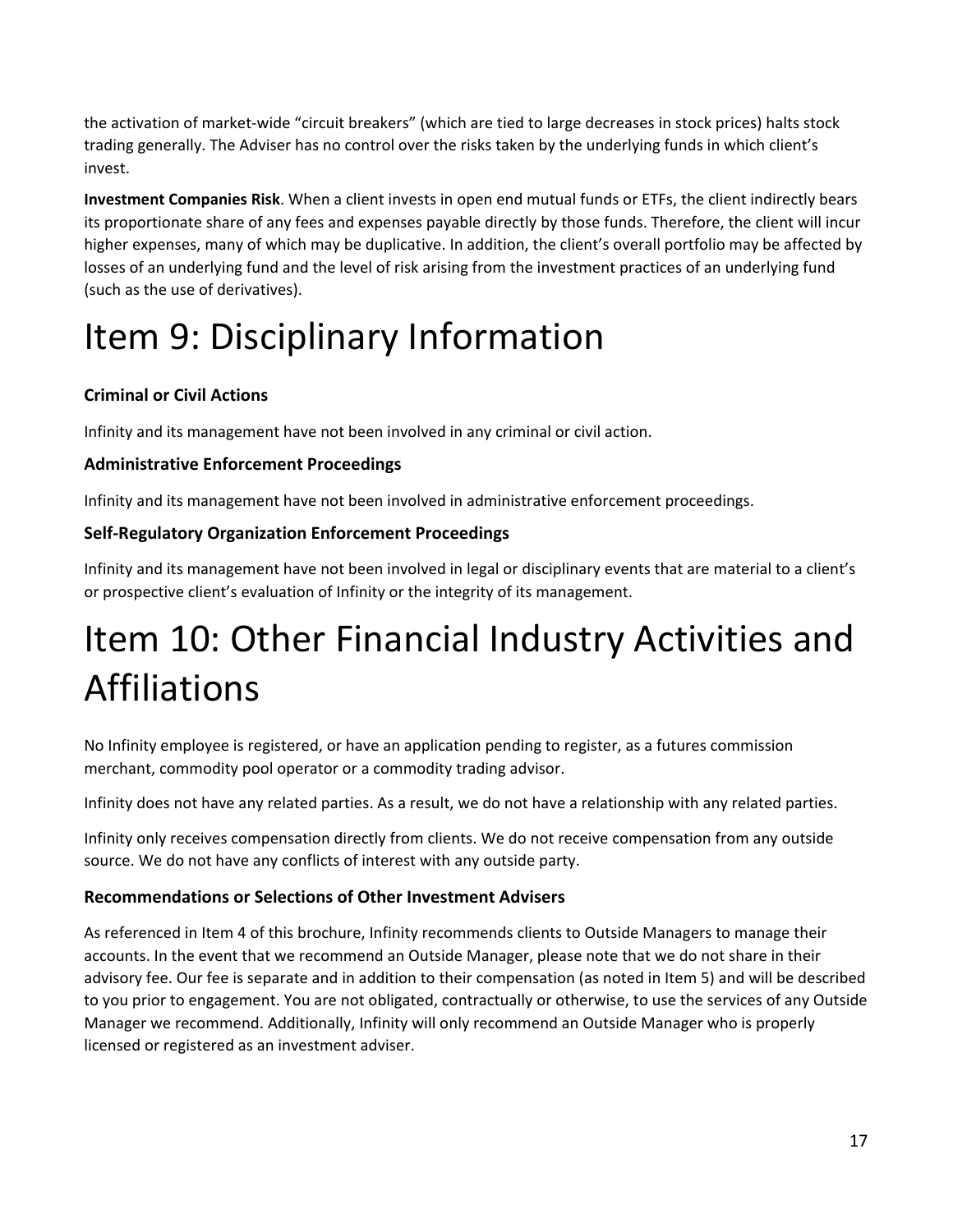# <span id="page-17-0"></span>Item 11: Code of Ethics, Participation or Interest in Client Transactions and Personal Trading

As a fiduciary, our firm and its associates have a duty of utmost good faith to act solely in the best interests of each client. Our clients entrust us with their funds and personal information, which in turn places a high standard on our conduct and integrity. Our fiduciary duty is a core aspect of our Code of Ethics and represents the expected basis of all of our dealings. The firm also adheres to the Code of Ethics and Professional Responsibility adopted by the CFP® Board of Standards Inc., and accepts the obligation not only to comply with the mandates and requirements of all applicable laws and regulations but also to take responsibility to act in an ethical and professionally responsible manner in all professional services and activities.

#### **Code of Ethics Description**

This code does not attempt to identify all possible conflicts of interest, and literal compliance with each of its specific provisions will not shield associated persons from liability for personal trading or other conduct that violates a fiduciary duty to advisory clients. A summary of the Code of Ethics' Principles is outlined below.

- Integrity Associated persons shall offer and provide professional services with integrity.
- Objectivity Associated persons shall be objective in providing professional services to clients.
- Competence Associated persons shall provide services to clients competently and maintain the necessary knowledge and skill to continue to do so in those areas in which they are engaged.
- Fairness Associated persons shall perform professional services in a manner that is fair and reasonable to clients, principals, partners, and employers, and shall disclose conflict(s) of interest in providing such services.
- Confidentiality Associated persons shall not disclose confidential client information without the specific consent of the client unless in response to proper legal process, or as required by law.
- Professionalism Associated persons' conduct in all matter shall reflect credit of the profession.
- Diligence Associated persons shall act diligently in providing professional services.

We periodically review and amend our Code of Ethics to ensure that it remains current, and we require all firm access persons to attest to their understanding of and adherence to the Code of Ethics at least annually. Our firm will provide of copy of its Code of Ethics to any client or prospective client upon request.

#### **Investment Recommendations Involving a Material Financial Interest and Conflicts of Interest**

Neither our firm, its associates or any related person is authorized to recommend to a client, or effect a transaction for a client, involving any security in which our firm or a related person has a material financial interest, such as in the capacity as an underwriter, adviser to the issuer, etc.

#### **Advisory Firm Purchase of Same Securities Recommended to Clients and Conflicts of Interest**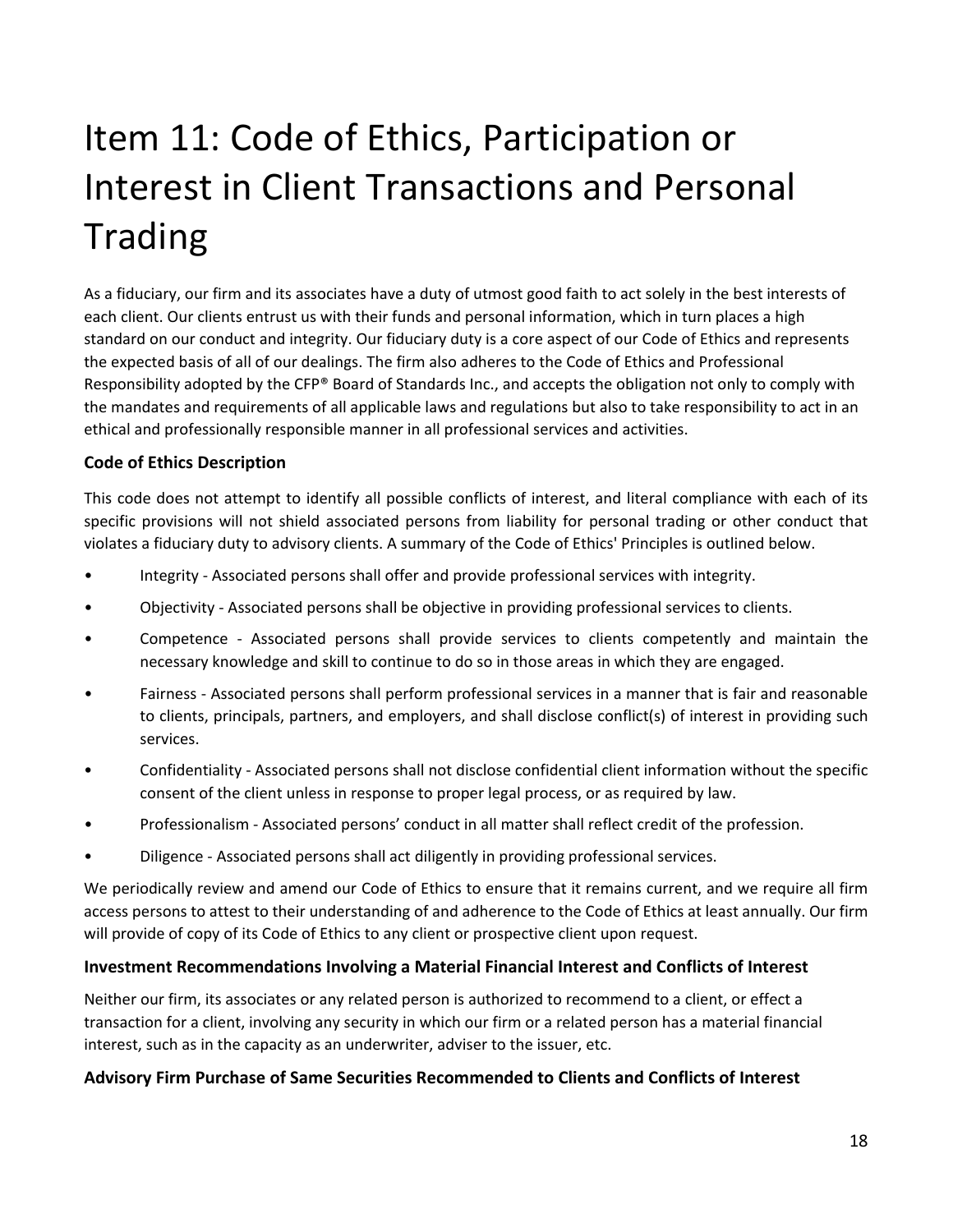Our firm and its "related persons" may buy or sell securities similar to, or different from, those we recommend to clients for their accounts. In an effort to reduce or eliminate certain conflicts of interest involving the firm or personal trading, our policy may require that we restrict or prohibit associates' transactions in specific reportable securities transactions. Any exceptions or trading pre-clearance must be approved by the firm principal in advance of the transaction in an account, and we maintain the required personal securities transaction records per regulation.

### **Trading Securities At/Around the Same Time as Client's Securities**

From time to time, our firm or its "related persons" may buy or sell securities for themselves at or around the same time as clients. We will not trade non-mutual fund securities 5 days prior to the same security for clients.

## <span id="page-18-0"></span>Item 12: Brokerage Practices

### **Factors Used to Select Custodians and/or Broker-Dealers**

Infinity Financial Strategies, LLC does not have any affiliation with Broker-Dealers. Specific custodian recommendations are made to client based on their need for such services. We recommend custodians based on the reputation and services provided by the firm.

#### **1. Research and Other Soft-Dollar Benefits**

We currently do not receive soft dollar benefits.

#### **2. Brokerage for Client Referrals**

We receive no referrals from a broker-dealer or third party in exchange for using that broker-dealer or third party.

#### **3. Clients Directing Which Broker/Dealer/Custodian to Use**

We do recommend a specific custodian for clients to use, however, clients may custody their assets at a custodian of their choice. Clients may also direct us to use a specific broker-dealer to execute transactions. By allowing clients to choose a specific custodian, we may be unable to achieve most favorable execution of client transaction and this may cost clients money over using a lower-cost custodian.

## **The Custodian and Brokers We Use (TD Ameritrade)**

Advisor participates in the TD Ameritrade Institutional program. TD Ameritrade Institutional is a division of TD Ameritrade, Inc. ("TD Ameritrade"), member FINRA/SIPC. TD Ameritrade is an independent [and unaffiliated] SEC-registered broker-dealer. TD Ameritrade offers to independent investment Advisors services which include custody of securities, trade execution, clearance and settlement of transactions. Advisor receives some benefits from TD Ameritrade through its participation in the program. (Please see the disclosure under Item 14 below.)

### **Aggregating (Block) Trading for Multiple Client Accounts**

Generally, we do not combine multiple orders for shares of the same securities purchased for advisory accounts we manage (this practice is commonly referred to as "block trading").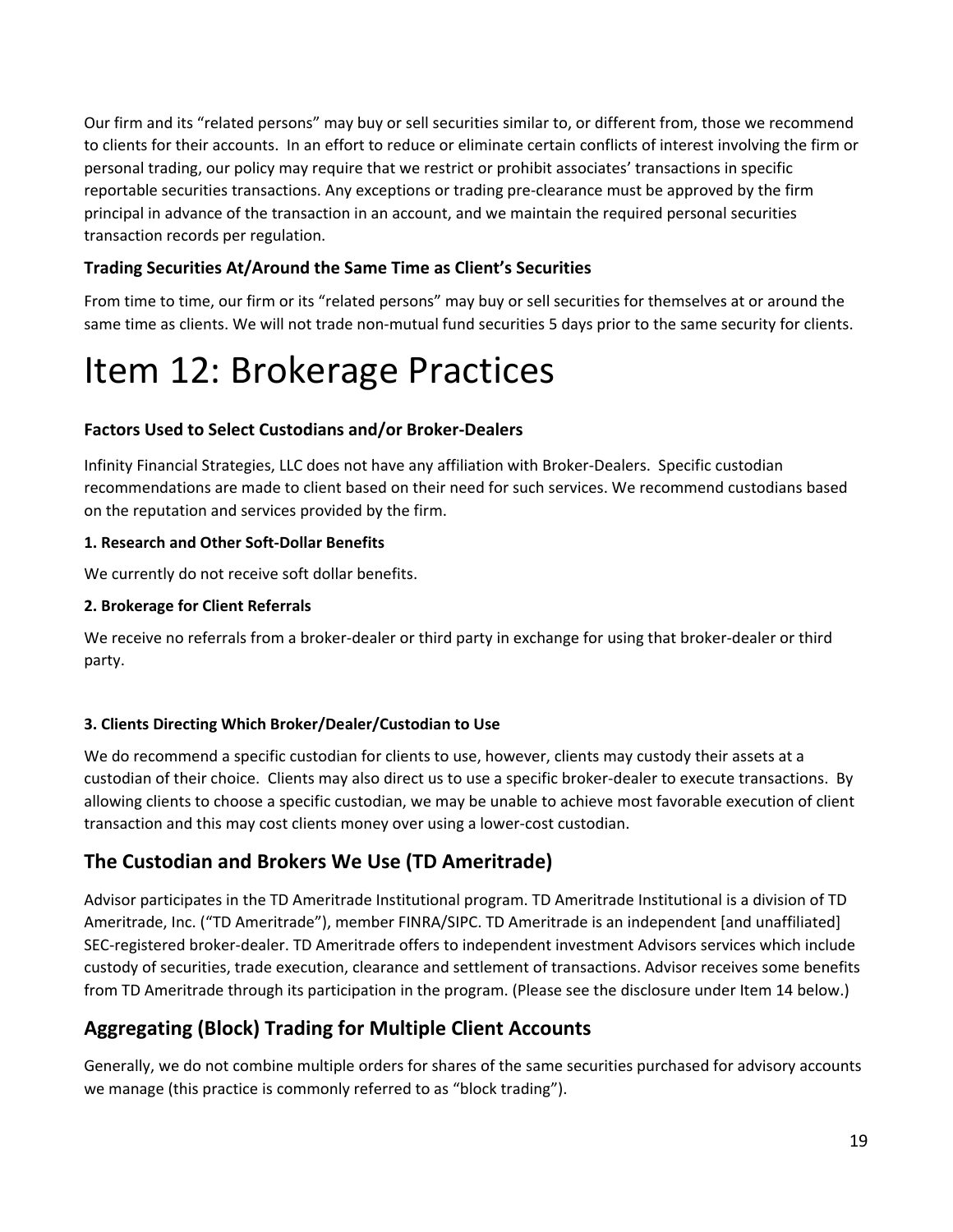Outside Managers used by Infinity may block client trades at their discretion.

## <span id="page-19-0"></span>Item 13: Review of Accounts

Client accounts with the Investment Management Service will be reviewed regularly on a quarterly basis by Kelly Ennis, President and CCO. The account is reviewed with regards to the client's investment policies and risk tolerance levels. Events that may trigger a special review would be unusual performance, addition or deletions of client imposed restrictions, excessive draw-down, volatility in performance, or buy and sell decisions from the firm or per client's needs.

Clients will receive trade confirmations from the broker(s) for each transaction in their accounts as well as monthly or quarterly statements and annual tax reporting statements from their custodian showing all activity in the accounts, such as receipt of dividends and interest.

Infinity may provide reports produced by financial planning software used by the firm to Investment Management clients.

# <span id="page-19-1"></span>Item 14: Client Referrals and Other Compensation

We do not receive any economic benefit, directly or indirectly, from any third party for advice rendered to our clients. Nor do we, directly or indirectly, compensate any person who is not advisory personnel for client referrals.

As disclosed under Item 12, above, Advisor participates in TD Ameritrade's institutional customer program and Advisor may recommend TD Ameritrade to Clients for custody and brokerage services. There is no direct link between Advisor's participation in the program and the investment advice it gives to its Clients, although Advisor receives economic benefits through its participation in the program that are typically not available to TD Ameritrade retail investors. These benefits include the following products and services (provided without cost or at a discount): receipt of duplicate Client statements and confirmations; research related products and tools; consulting services; access to a trading desk serving Advisor participants; access to block trading (which provides the ability to aggregate securities transactions for execution and then allocate the appropriate shares to Client accounts); the ability to have advisory fees deducted directly from Client accounts; access to an electronic communications network for Client order entry and account information; access to mutual funds with no transaction fees and to certain institutional money managers; and discounts on compliance, marketing, research, technology, and practice management products or services provided to Advisor by third party vendors. TD Ameritrade may also have paid for business consulting and professional services received by Advisor's related persons. Some of the products and services made available by TD Ameritrade through the program may benefit Advisor but may not benefit its Client accounts. These products or services may assist Advisor in managing and administering Client accounts, including accounts not maintained at TD Ameritrade. Other services made available by TD Ameritrade are intended to help Advisor manage and further develop its business enterprise. The benefits received by Advisor or its personnel through participation in the program do not depend on the amount of brokerage transactions directed to TD Ameritrade. As part of its fiduciary duties to clients, Advisor endeavors at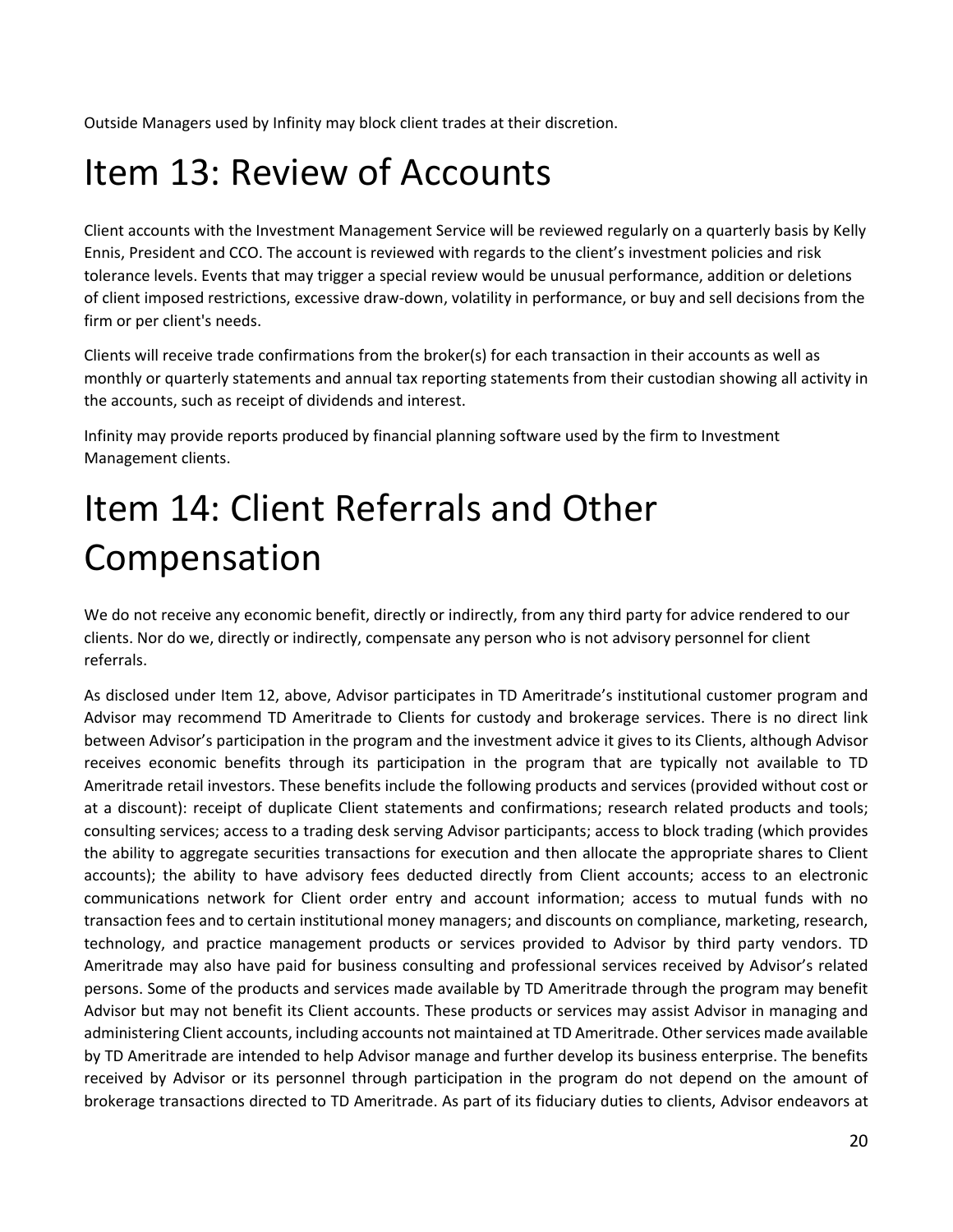all times to put the interests of its clients first. Clients should be aware, however, that the receipt of economic benefits by Advisor or its related persons in and of itself creates a potential conflict of interest and may indirectly influence the Advisor's choice of TD Ameritrade for custody and brokerage services.

## <span id="page-20-0"></span>Item 15: Custody

Infinity does not accept custody of client funds except in the instance of withdrawing client fees.

For client accounts in which Infinity directly debits their advisory fee:

- i. Infinity will send a copy of its invoice to the custodian at the same time that it sends the client a copy.
- ii. The custodian will send at least quarterly statements to the client showing all disbursements for the account, including the amount of the advisory fee.
- iii. The client will provide written authorization to Infinity, permitting them to be paid directly for their accounts held by the custodian.

Clients should receive at least quarterly statements from the broker dealer, bank or other qualified custodian that holds and maintains client's investment assets. We urge you to carefully review such statements and compare such official custodial records to the account statements or reports that we may provide to you. Our statements or reports may vary from custodial statements based on accounting procedures, reporting dates, or valuation methodologies of certain securities.

## <span id="page-20-1"></span>Item 16: Investment Discretion

For those client accounts where we provide investment management services, we maintain discretion over client accounts with respect to securities to be bought and sold and the amount of securities to be bought and sold. Investment discretion is explained to clients in detail when an advisory relationship has commenced. At the start of the advisory relationship, the client will execute a Limited Power of Attorney, which will grant our firm discretion over the account. Additionally, the discretionary relationship will be outlined in the advisory contract and signed by the client.

# <span id="page-20-2"></span>Item 17: Voting Client Securities

We do not vote Client proxies. Therefore, Clients maintain exclusive responsibility for: (1) voting proxies, and (2) acting on corporate actions pertaining to the Client's investment assets. The Client shall instruct the Client's qualified custodian to forward to the Client copies of all proxies and shareholder communications relating to the Client's investment assets. If the client would like our opinion on a particular proxy vote, they may contact us at the number listed on the cover of this brochure.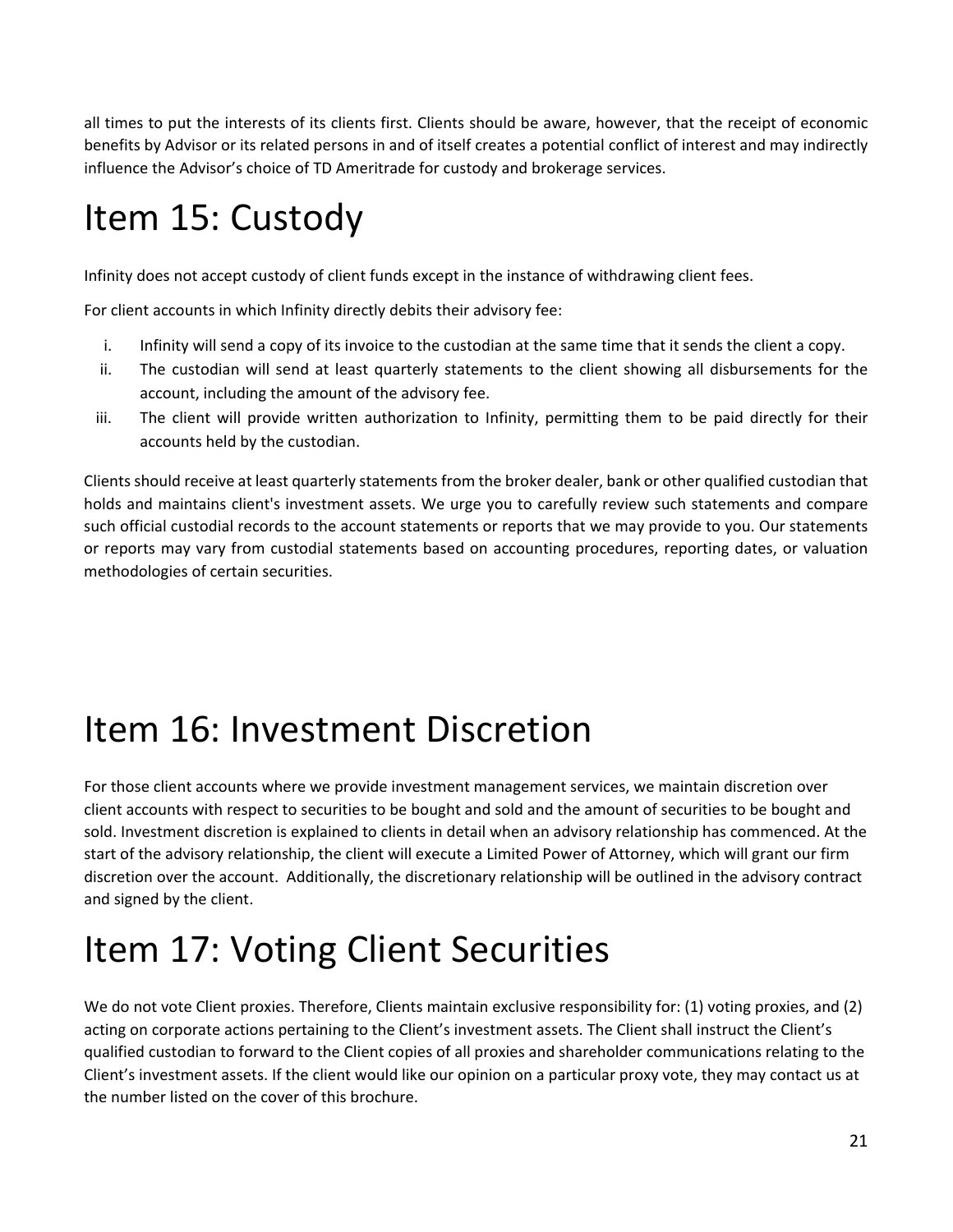In most cases, you will receive proxy materials directly from the account custodian. However, in the event we were to receive any written or electronic proxy materials, we would forward them directly to you by mail, unless you have authorized our firm to contact you by electronic mail, in which case, we would forward you any electronic solicitation to vote proxies.

## <span id="page-21-0"></span>Item 18: Financial Information

Registered Investment Advisers are required in this Item to provide you with certain financial information or disclosures about our financial condition. We have no financial commitment that impairs our ability to meet contractual and fiduciary commitments to clients, and we have not been the subject of a bankruptcy proceeding.

We do not have custody of client funds or securities or require or solicit prepayment of more than \$500 in fees per client six months in advance.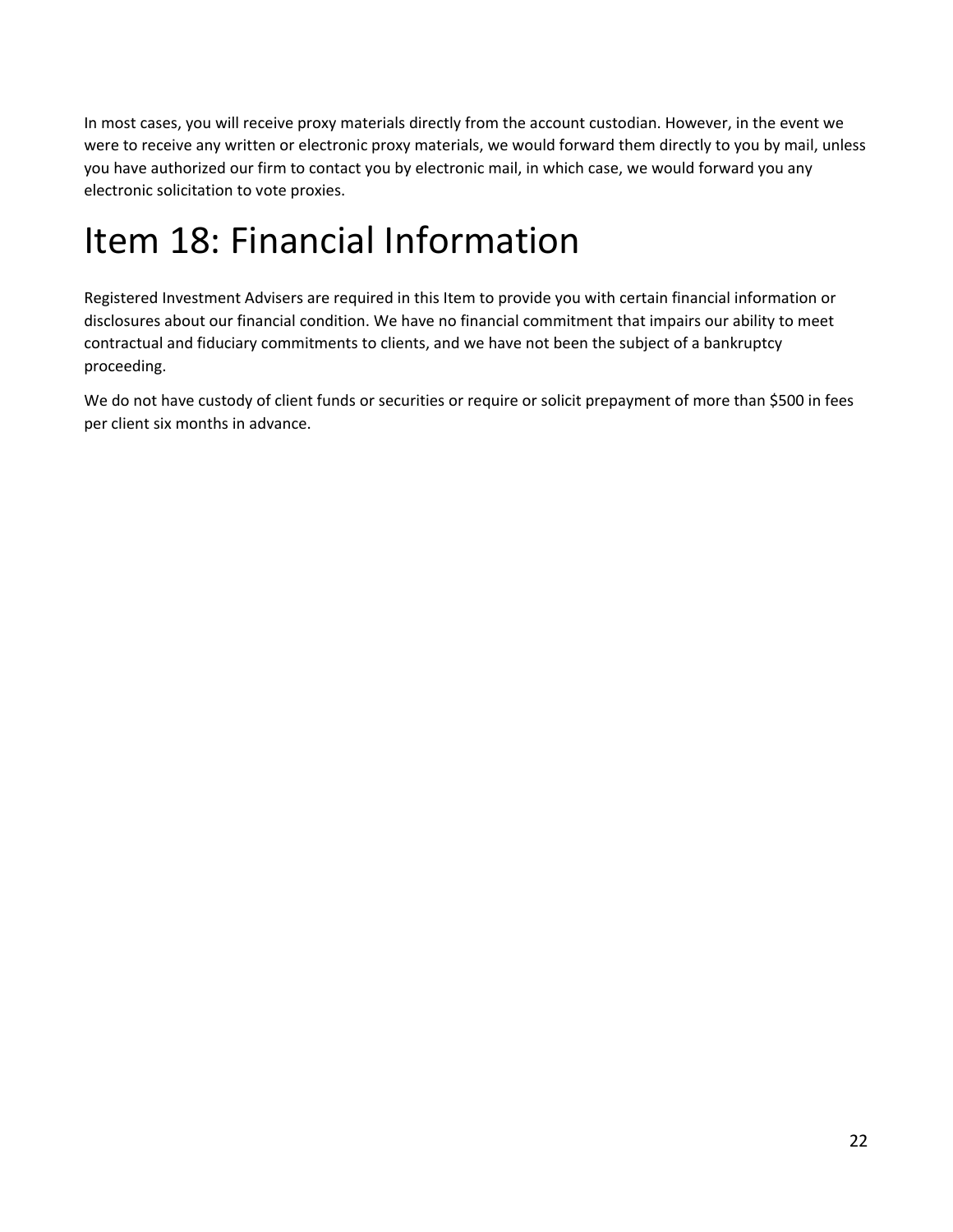# <span id="page-22-0"></span>Item 19: Requirements for State-Registered Advisers

## **Kelly Ennis**

Born: 1970

### **Educational Background**

• 1994 – B.S. Finance, University of Connecticut

### **Business Experience**

- 11/2017 Present, Infinity Financial Strategies, LLC, President and CCO
- 04/2015 12/2017,U.S. Financial Advisors, LLC, Wealth Advisor
- 03/2015 12/2017, LPL Financial LLC, Registered Representative
- 12/2007 03/2015, Timothy S McCarthy, CPA, Financial Planning Assistant

### **Professional Designations, Licensing & Exams**

**CFP (Certified Financial Planner)**®**:** The CERTIFIED FINANCIAL PLANNER™, CFP® and federally registered CFP (with flame design) marks (collectively, the "CFP® marks") are professional certification marks granted in the United States by Certified Financial Planner Board of Standards, Inc. ("CFP Board").

The CFP® certification is a voluntary certification; no federal or state law or regulation requires financial planners to hold CFP® certification. It is recognized in the United States and a number of other countries for its (1) high standard of professional education; (2) stringent code of conduct and standards of practice; and (3) ethical requirements that govern professional engagements with clients. Currently, more than 71,000 individuals have obtained CFP® certification in the United States.

To attain the right to use the CFP® marks, an individual must satisfactorily fulfill the following requirements:

- Education Complete an advanced college-level course of study addressing the financial planning subject areas that CFP Board's studies have determined as necessary for the competent and professional delivery of financial planning services, and attain a Bachelor's Degree from a regionally accredited United States college or university (or its equivalent from a foreign university). CFP Board's financial planning subject areas include insurance planning and risk management, employee benefits planning, investment planning, income tax planning, retirement planning, and estate planning;
- Examination Pass the comprehensive CFP® Certification Examination. The examination includes case studies and client scenarios designed to test one's ability to correctly diagnose financial planning issues and apply one's knowledge of financial planning to real world circumstances;
- Experience Complete at least three years of full-time financial planning-related experience (or the equivalent, measured as 2,000 hours per year); and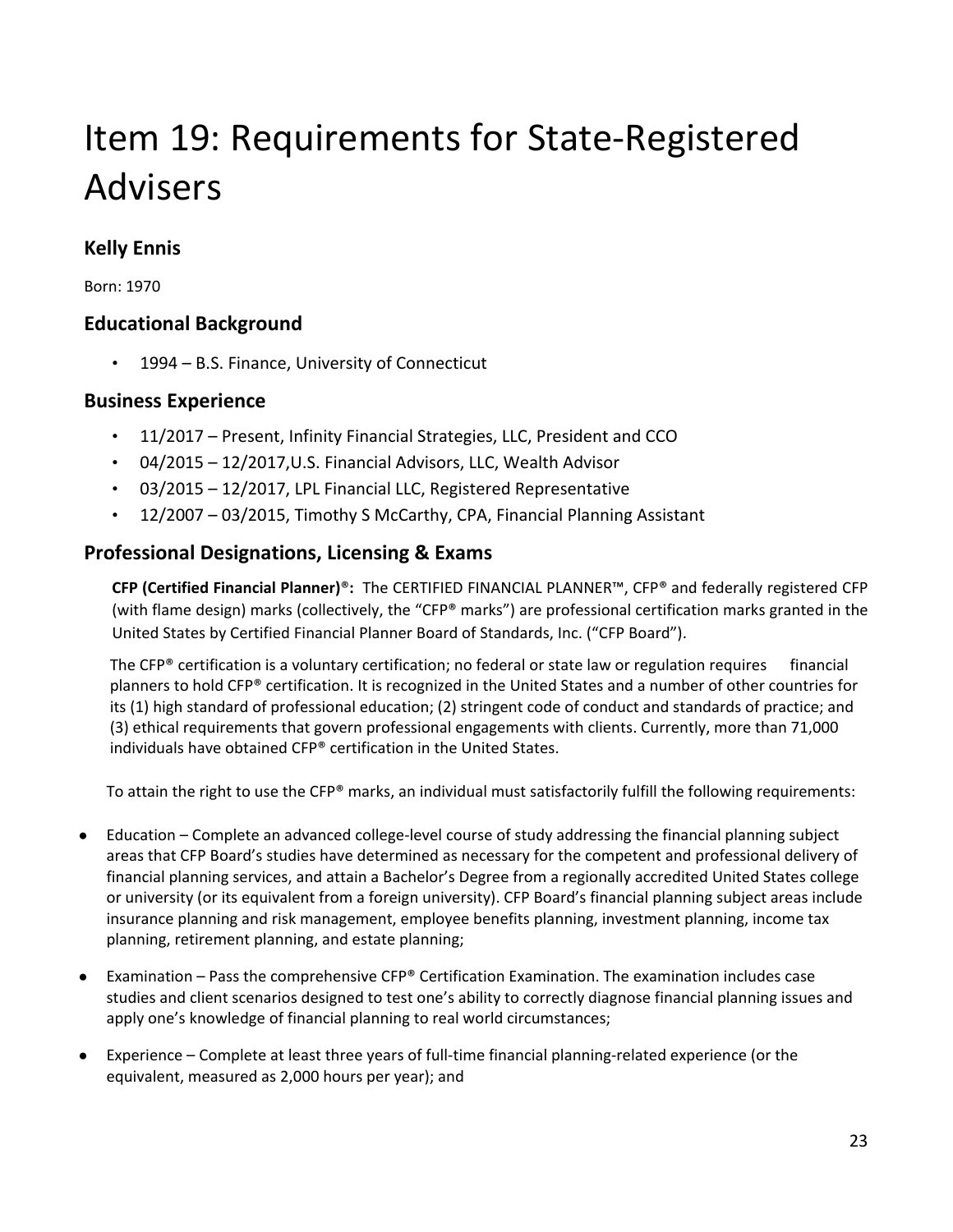● Ethics – Agree to be bound by CFP Board's *Standards of Professional Conduct*, a set of documents outlining the ethical and practice standards for CFP® professionals.

Individuals who become certified must complete the following ongoing education and ethics requirements in order to maintain the right to continue to use the CFP® marks:

- Continuing Education Complete 30 hours of continuing education hours every two years, including two hours on the *Code of Ethics* and other parts of the S*tandards of Professional Conduct*, to maintain competence and keep up with developments in the financial planning field; and
- Ethics Renew an agreement to be bound by the *Standards of Professional Conduct*. The *Standards* prominently require that CFP® professionals provide financial planning services at a fiduciary standard of care. This means CFP® professionals must provide financial planning services in the best interests of their clients.

 $CFP<sup>®</sup>$  professionals who fail to comply with the above standards and requirements may be subject to CFP Board's enforcement process, which could result in suspension or permanent revocation of their CFP® certification.

**Chartered Financial Consultant (ChFC):** This designation is issued by The American College and is granted to individuals who have at least three years of full-time business experience within the five years preceding the awarding of the designation. The candidate is required to take seven mandatory courses which include the following disciplines: financial, insurance, retirement and estate planning; income taxation, investments and application of financial planning; as well as two elective courses involving the application of the aforementioned disciplines. Each course has a final proctored exam and once issued, the individual is required to submit 30 hours of continuing education every two years.

### **Other Business Activities**

Kelly Ennis does not have any outside business activities to disclose.

### **Performance Based Fees**

Infinity is not compensated by performance-based fees.

#### **Material Disciplinary Disclosures**

No management person at Infinity Financial Strategies, LLC has ever been involved in an arbitration claim of any kind or been found liable in a civil, self-regulatory organization, or administrative proceeding.

### **Material Relationships That Management Persons Have With Issuers of Securities**

Infinity Financial Strategies, LLC, nor Kelly Ennis, have any relationship or arrangement with issuers of securities.

### **Additional Compensation**

Kelly Ennis does not receive any economic benefit from any person, company, or organization, in exchange for providing clients advisory services through Infinity.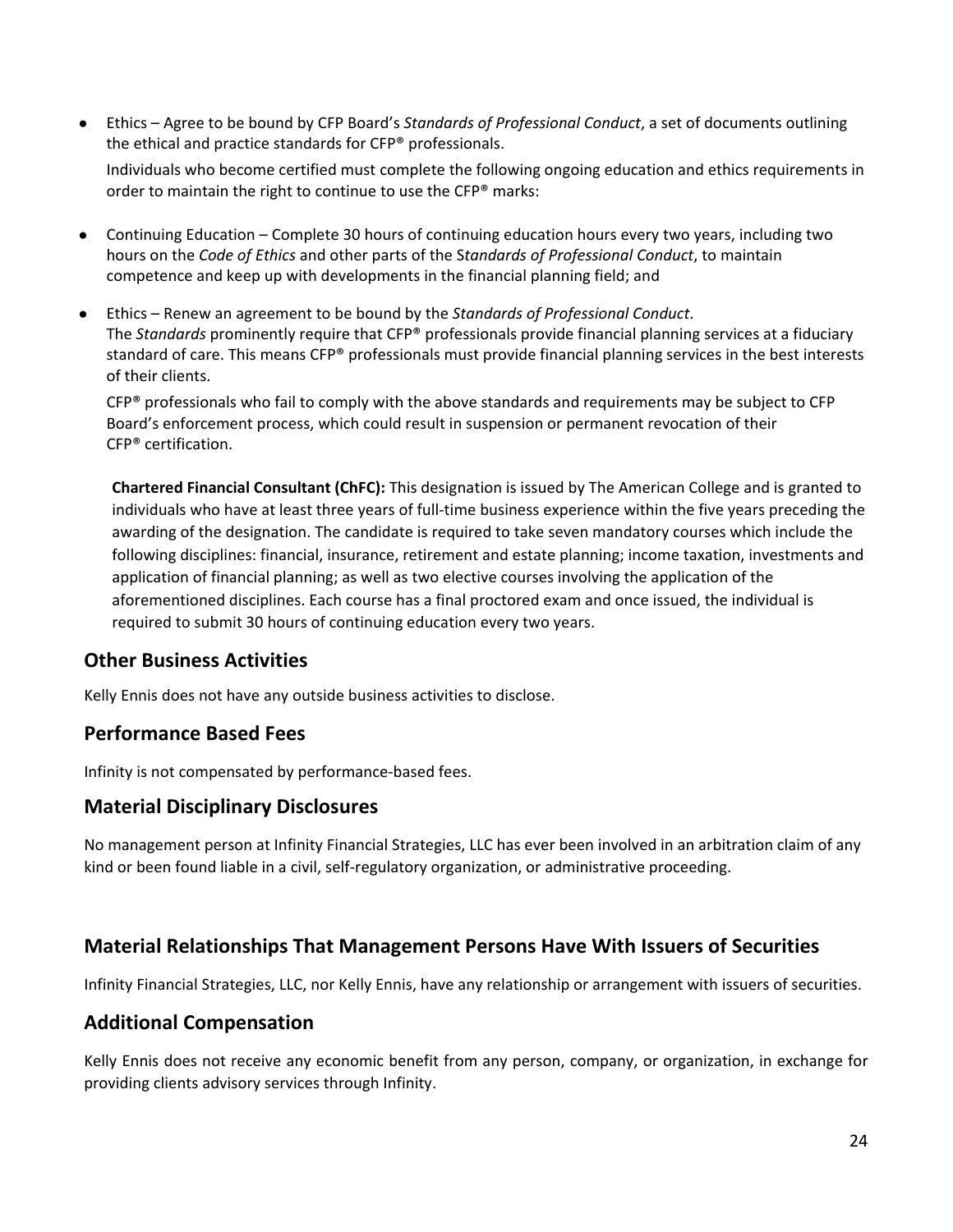### **Supervision**

Kelly Ennis, as President and Chief Compliance Officer of Infinity, is responsible for supervision. She may be contacted at the phone number on this brochure supplement.

### **Requirements for State Registered Advisers**

Kelly Ennis has NOT been involved in an arbitration, civil proceeding, self-regulatory proceeding, administrative proceeding, or a bankruptcy petition.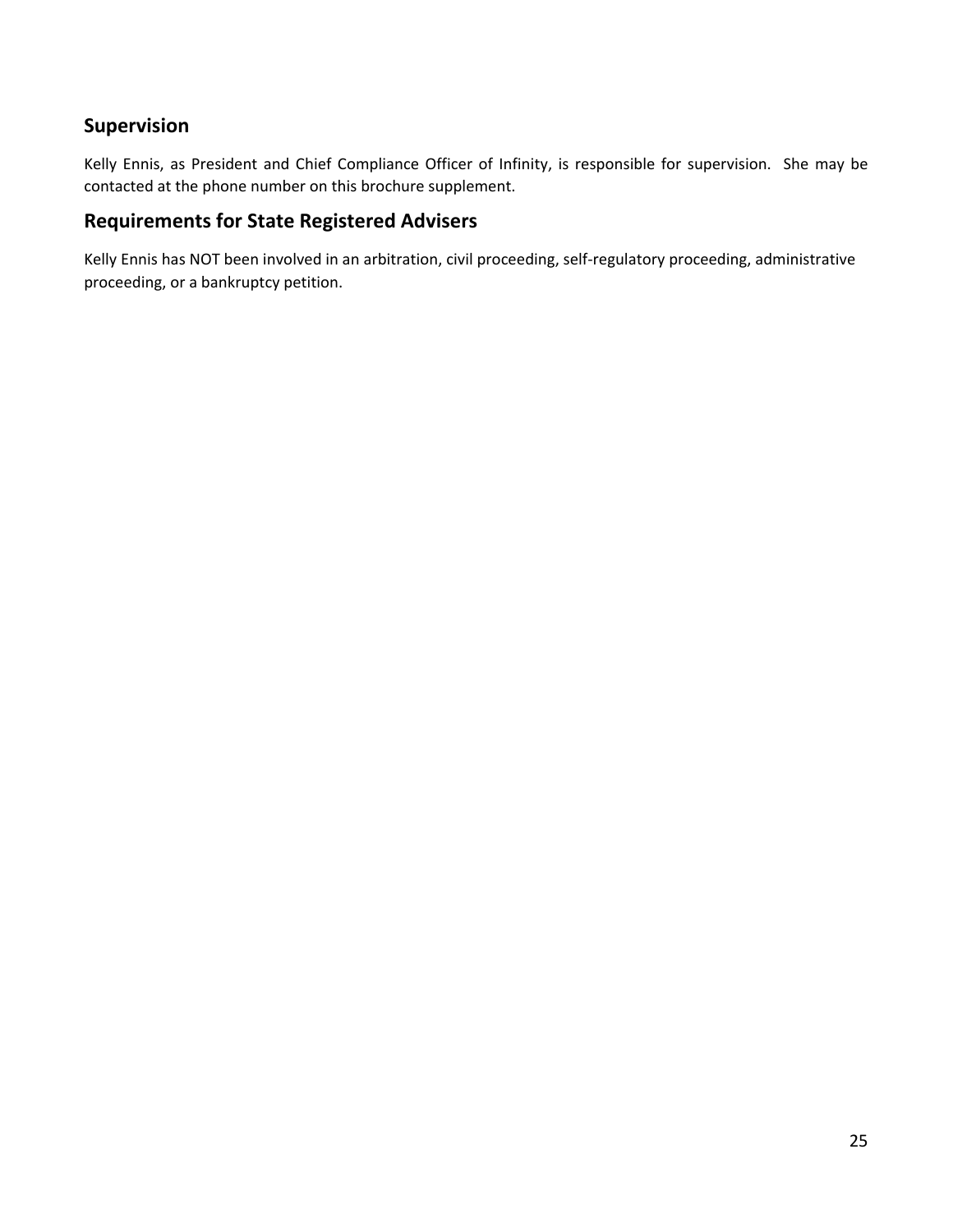## Infinity Financial Strategies, LLC

56 Silver Brook Lane North Granby, CT 06060

### 860-264-5831

## Dated February 04, 2021

## Form ADV Part 2B – Brochure Supplement

### <span id="page-25-0"></span>*For*

## **Kelly Ennis Individual CRD# 5475150**

### President, and Chief Compliance Officer

This brochure supplement provides information about Kelly Ennis that supplements the Infinity Financial Strategies, LLC ("Infinity") brochure. A copy of that brochure precedes this supplement. Please contact Kelly Ennis if the Infinity brochure is not included with this supplement or if you have any questions about the contents of this supplement.

Additional information about Kelly Ennis is available on the SEC's website a[t www.adviserinfo.sec.gov](http://www.adviserinfo.sec.gov/) which can be found using the identification number 5475150.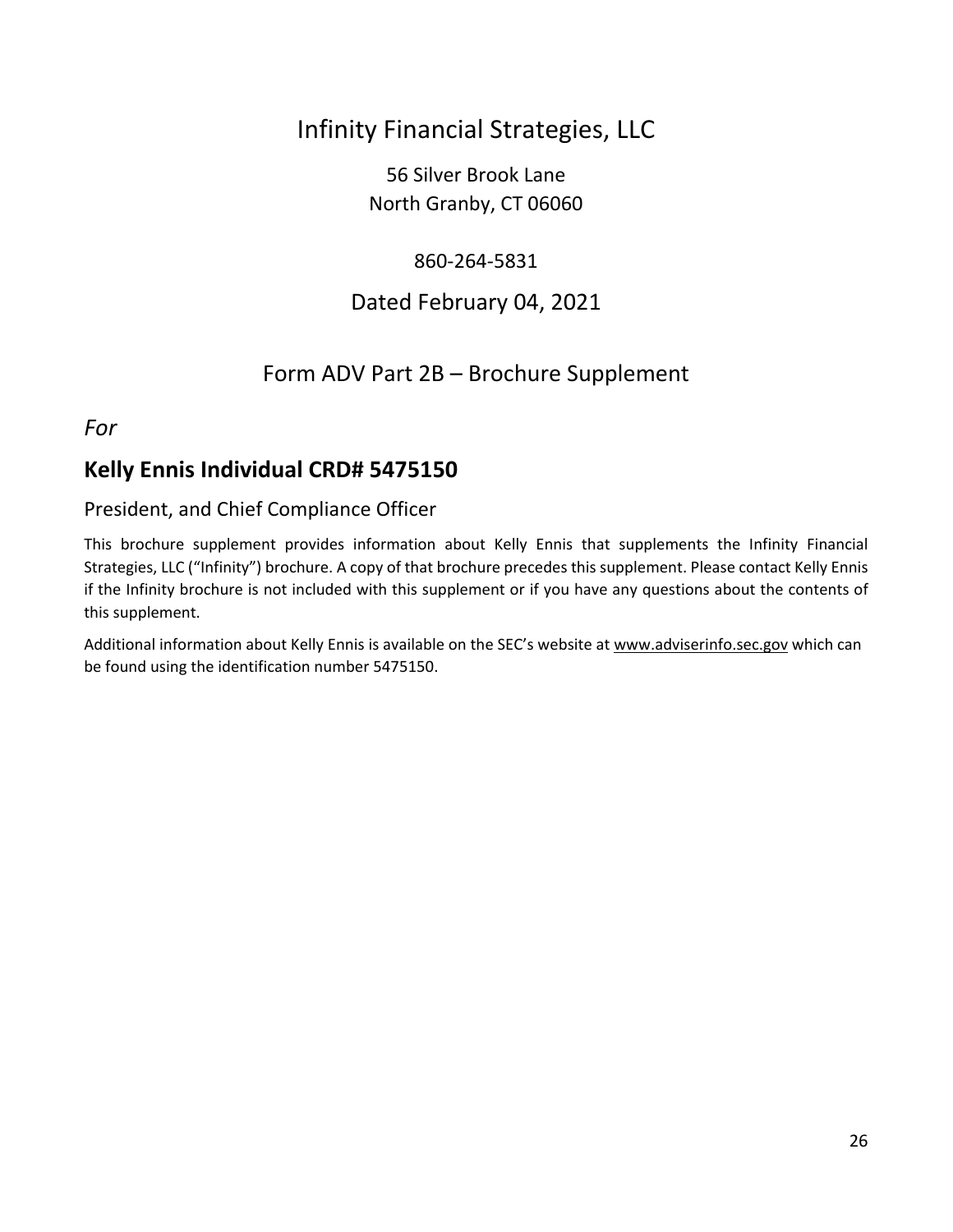# Item 2: Educational Background and Business Experience

## **Kelly Ennis**

Born: 1970

### **Educational Background**

• 1994 – B.S. Finance, University of Connecticut

### **Business Experience**

- 11/2017 Present, Infinity Financial Strategies, LLC, President and CCO
- 04/2015 12/2017,U.S. Financial Advisors, LLC, Wealth Advisor
- 03/2015 12/2017, LPL Financial LLC, Registered Representative
- 12/2007 03/2015, Timothy S McCarthy, CPA, Financial Planning Assistant

### **Professional Designations, Licensing & Exams**

**CFP (Certified Financial Planner)**®**:** The CERTIFIED FINANCIAL PLANNER™, CFP® and federally registered CFP (with flame design) marks (collectively, the "CFP® marks") are professional certification marks granted in the United States by Certified Financial Planner Board of Standards, Inc. ("CFP Board").

The CFP® certification is a voluntary certification; no federal or state law or regulation requires financial planners to hold CFP® certification. It is recognized in the United States and a number of other countries for its (1) high standard of professional education; (2) stringent code of conduct and standards of practice; and (3) ethical requirements that govern professional engagements with clients. Currently, more than 71,000 individuals have obtained CFP® certification in the United States.

To attain the right to use the CFP® marks, an individual must satisfactorily fulfill the following requirements:

- Education Complete an advanced college-level course of study addressing the financial planning subject areas that CFP Board's studies have determined as necessary for the competent and professional delivery of financial planning services, and attain a Bachelor's Degree from a regionally accredited United States college or university (or its equivalent from a foreign university). CFP Board's financial planning subject areas include insurance planning and risk management, employee benefits planning, investment planning, income tax planning, retirement planning, and estate planning;
- Examination Pass the comprehensive CFP® Certification Examination. The examination includes case studies and client scenarios designed to test one's ability to correctly diagnose financial planning issues and apply one's knowledge of financial planning to real world circumstances;
- Experience Complete at least three years of full-time financial planning-related experience (or the equivalent, measured as 2,000 hours per year); and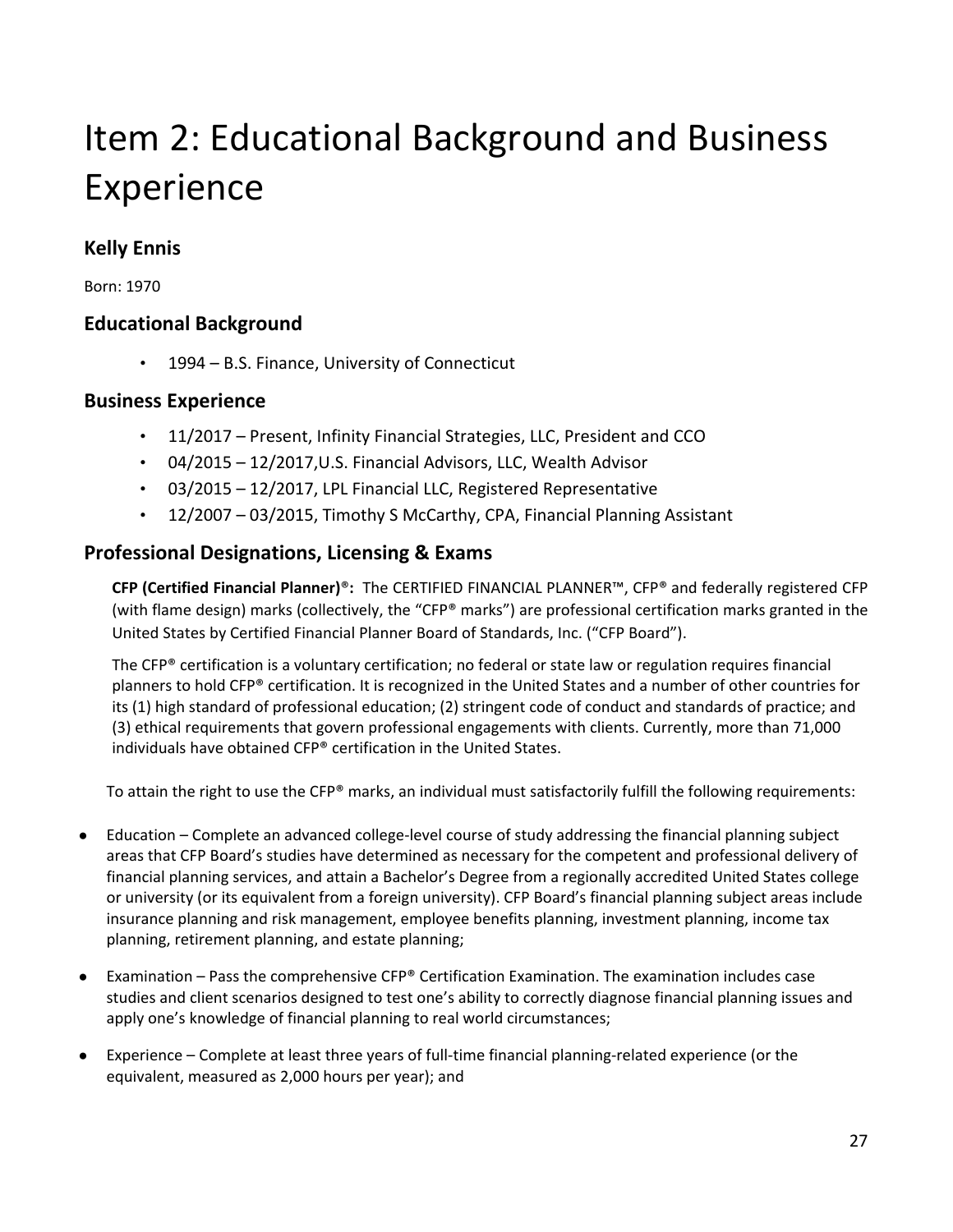● Ethics – Agree to be bound by CFP Board's *Standards of Professional Conduct*, a set of documents outlining the ethical and practice standards for CFP® professionals.

Individuals who become certified must complete the following ongoing education and ethics requirements in order to maintain the right to continue to use the CFP® marks:

- Continuing Education Complete 30 hours of continuing education hours every two years, including two hours on the *Code of Ethics* and other parts of the S*tandards of Professional Conduct*, to maintain competence and keep up with developments in the financial planning field; and
- Ethics Renew an agreement to be bound by the *Standards of Professional Conduct*. The *Standards* prominently require that CFP® professionals provide financial planning services at a fiduciary standard of care. This means CFP® professionals must provide financial planning services in the best interests of their clients.

 $CFP<sup>®</sup>$  professionals who fail to comply with the above standards and requirements may be subject to CFP Board's enforcement process, which could result in suspension or permanent revocation of their CFP® certification.

**Chartered Financial Consultant (ChFC):** This designation is issued by The American College and is granted to individuals who have at least three years of full-time business experience within the five years preceding the awarding of the designation. The candidate is required to take seven mandatory courses which include the following disciplines: financial, insurance, retirement and estate planning; income taxation, investments and application of financial planning; as well as two elective courses involving the application of the aforementioned disciplines. Each course has a final proctored exam and once issued, the individual is required to submit 30 hours of continuing education every two years.

## Item 3: Disciplinary Information

No management person at Infinity Financial Strategies, LLC has ever been involved in an arbitration claim of any kind or been found liable in a civil, self-regulatory organization, or administrative proceeding.

## Item 4: Other Business Activities

Kelly Ennis does not have any outside business activities to disclose.

## Item 5: Additional Compensation

Kelly Ennis does not receive any economic benefit from any person, company, or organization, in exchange for providing clients advisory services through Infinity.